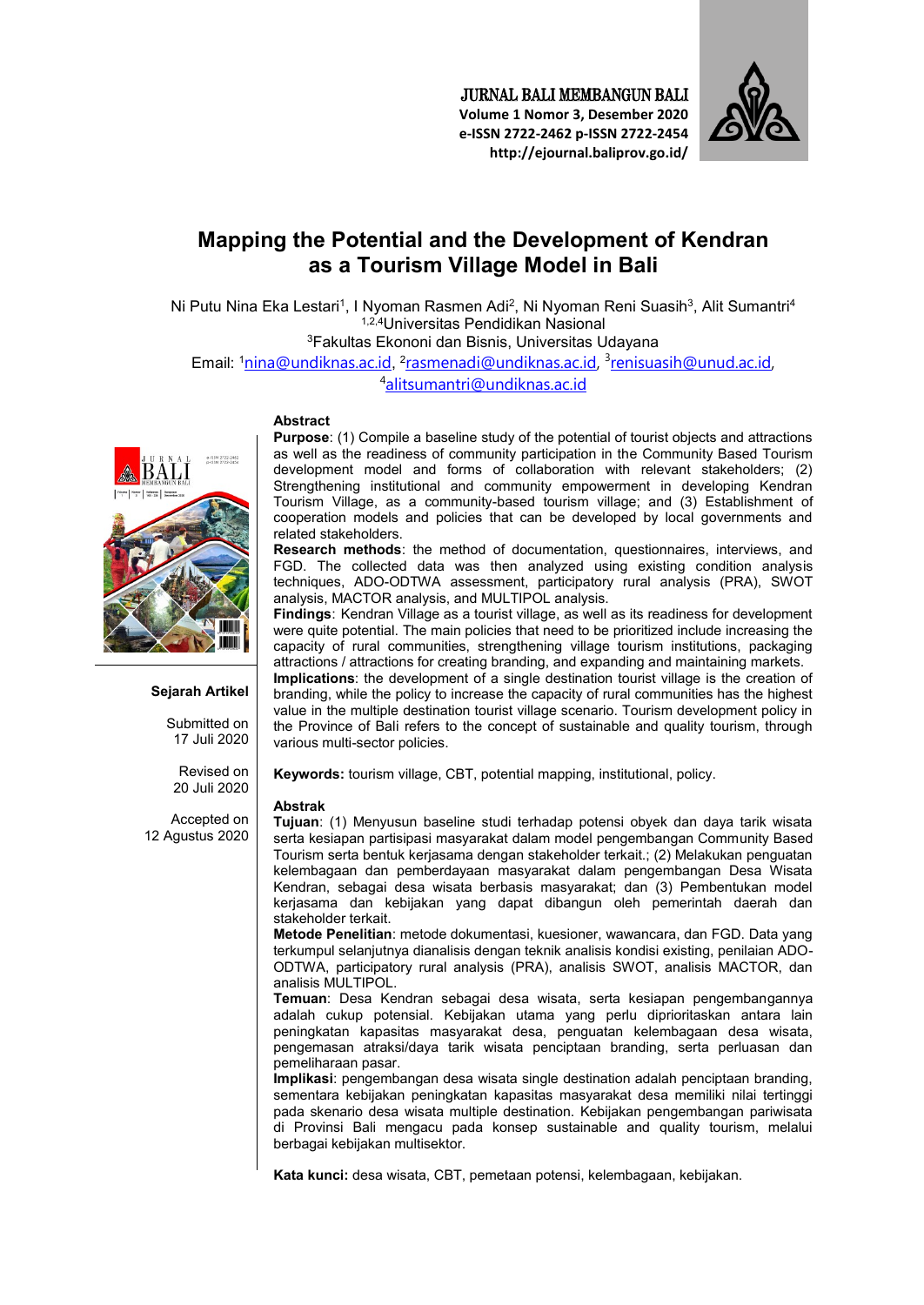### INTRODUCTION

Tourism is one of the sectors that makes an important contribution to national and regional economic growth. the contribution of the tourism sector to Gross Domestic Product (GDP) has reached 3.8 percent and if you take into account the multiplier effect, the contribution of tourism to GDP reaches around 9 percent. As stated in the World Economic Forum, Indonesia's tourism competitiveness increased to 70 out of 140 countries from the previous ranking

74. Meanwhile in the ASEAN region, Indonesia's tourism competitiveness is in the fourth rank. The Province of Bali is one of the areas that is the highest tourist destination in Indonesia. The level of foreign tourist visits in Bali Province contributed 14.48 percent, followed by Batam Island with a contribution of 10.9 percent (http://www.bali.bisnis.com).

In line with the increasingly dynamic dynamics of the tourism sector, one form of tourism development is a tourist village aimed at sustainable rural development. A tourism village is a form of integration between attractions, accommodation and supporting facilities that are presented in a structure of community life that integrates with the prevailing procedures and traditions (Nuryanti, 1993). The actors and experts in the tourism sector agree to emphasize that tourism patterns should minimize negative impacts on the local environment and culture and be able to increase economic income for local communities and conservation value (Ministry of Culture and Tourism and WWF-Indonesia, 2009).

The concept of community-based tourism (Community Based Tourism) emphasizes the active role of the community in managing tourism activities in areas that are traditionally owned. Choy (1997) in Fandeli and Mukhlison (2000) explains that there are five main aspects of tourism development, namely: (1) the existence of natural and cultural authenticity; (2) community presence and support; (3) education and experience; (4) sustainability; and (5) tourism management management capabilities.

One of the areas in Bali Province which is a major tourist destination and is known as "the earth of arts" is Gianyar Regency. Tourism development in Gianyar Regency tends to emphasize the rural atmosphere and the sociocultural authenticity of the local community. One of the innovation breakthroughs that need to be done is through the development of a Tourism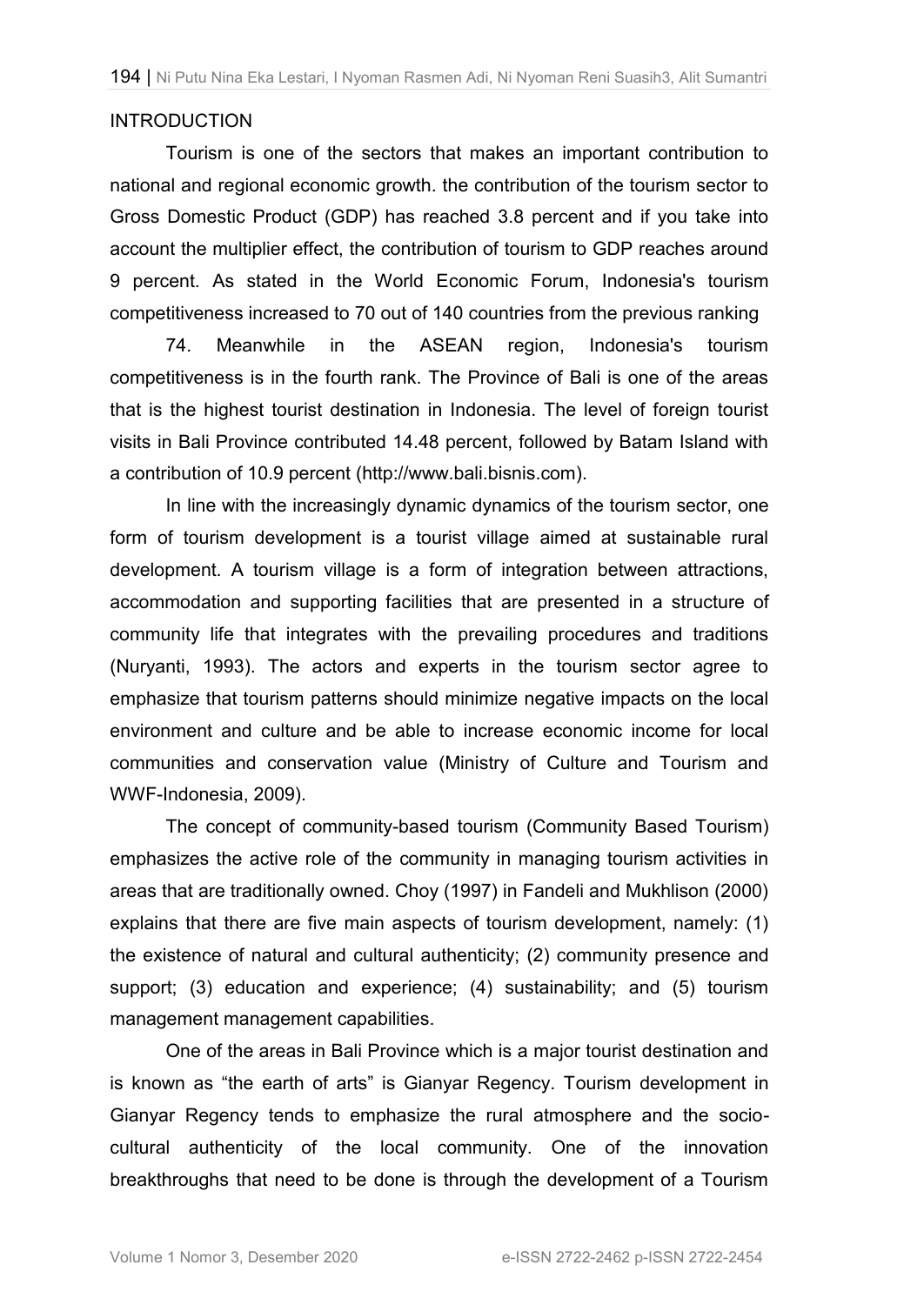Village. One of the villages included in the tourism village development program in Gianyar Regency, Bali Province, is Kendran Village which is located in Tegallalang District, Gianyar Regency. The population of Kendran Village until 2014 (BPS projection) is 8,509, consisting of 4,234 men and 4,275 women with a sex ratio of 99.04 (https://id.wikipedia.org/wiki/Kendran,Tegallalang, Gianyar).

Research conducted in Kendran Village, Gianyar Regency will be used as a form of tourism development innovation that is able to accommodate the natural, cultural and empowerment potential of local communities, namely by developing a community-based tourism village model. According to Kartika, et al. (2017), in general there are 3 (three) things that tourists value when going on a tour of a tourist attraction, namely something to see (something tourists can see), something to do (something tourists can do), and something to buy (something tourists can buy). The internal potential of tourism in Kendran Village is studied from the aspects of destination, industry, marketing and institutions as a basis for formulating its development strategy. Tourism village development is also supported by tourism institutions through the formation of a Tourism Awareness Group (Kelompok Sadar Wisata/Pokdarwis).

The objectives of this research are: (1) To compile a baseline study on the potential of tourism objects and attractions as well as the readiness of community participation in the Community Based Tourism development model and the form of cooperation with related stakeholders; (2) Strengthening institutions and community empowerment in the development of Kendran Tourism Village, as a community-based tourism village; (3) Formation of cooperation models and policies that can be developed by local governments and related stakeholders; and (4) Hierarchical mapping of policy frameworks (scenarios, policies, and actions) for developing tourist villages.

## LITERATURE STUDY AND RESEARCH METHODS

Tourism activities are activities that bring people together with a situation outside their environment and can cause a sense of awe, feel comfortable and can even pose a challenge to them (Taroepratjeka, 1998). The integration of tourist objects and attractions with the development of tourism services and facilities will serve to increase tourist attraction as well as the development of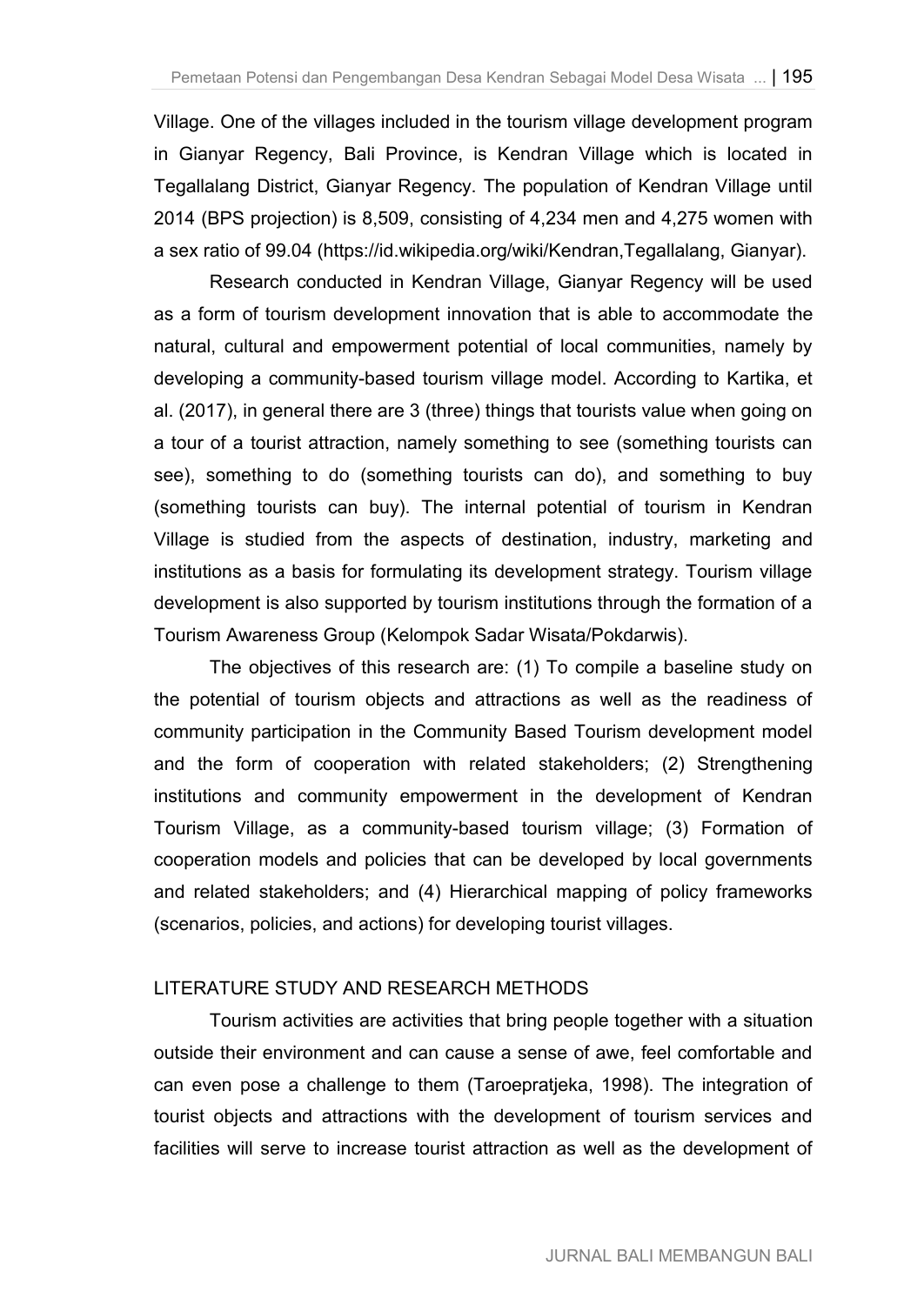new tourist objects and attractions. These efforts need to be supported by adequate infrastructure (Taroepratjeka, 1998).

The role of the community in the implementation of tourism is very large and needs to be balanced with the roles of the government and the private sector. However, in reality, the role of the community is still very small when compared to the other two stakeholders. The cause is the absence or weak access they have to existing tourism resources and their low involvement in the decision-making process (Sunaryo, 2013).

The World Trade Organization (WTO) defines sustainable tourism development as development that meets the needs of today's tourists, while protecting and encouraging opportunities for the future. Sustainable tourism products are integrated in harmony with the local environment, society and culture, so as to provide permanent benefits and not become victims of the exploitation of tourism development. Therefore, sustainable tourism development policies are more directed at the use of natural resources and the use of human resources in the long term (Sharpley, 2000).

The basic principles of sustainable tourism development according to Sharpley (2000) refer to the basic principles of sustainable development. Sustainable tourism development is characterized by four conditions, namely: 1) community members must participate in the tourism planning and development process; 2) education for the community, industry players and visitors or tourists; 3) maintaining environmental quality; and 4) investment in the availability of tourism infrastructure.

A tourist village is a rural area that has the potential for uniqueness and distinctive tourist attraction, both from the socio-economic life, socio-culture, unique customs, village spatial structures which are all managed attractively and naturally with the development of tourism supporting facilities. A tourism village is a form of integration between attractions, accommodation and supporting facilities that are presented in a structure of community life that integrates with the prevailing procedures and traditions (Nuryanti, 1993).

The concept of developing a tourism village contains several principles, namely (1) Not against the customs or culture of the community; (2) Physical development to improve the quality of the village environment; (3) Paying attention to elements of locality and authenticity; (4) Empowering tourism village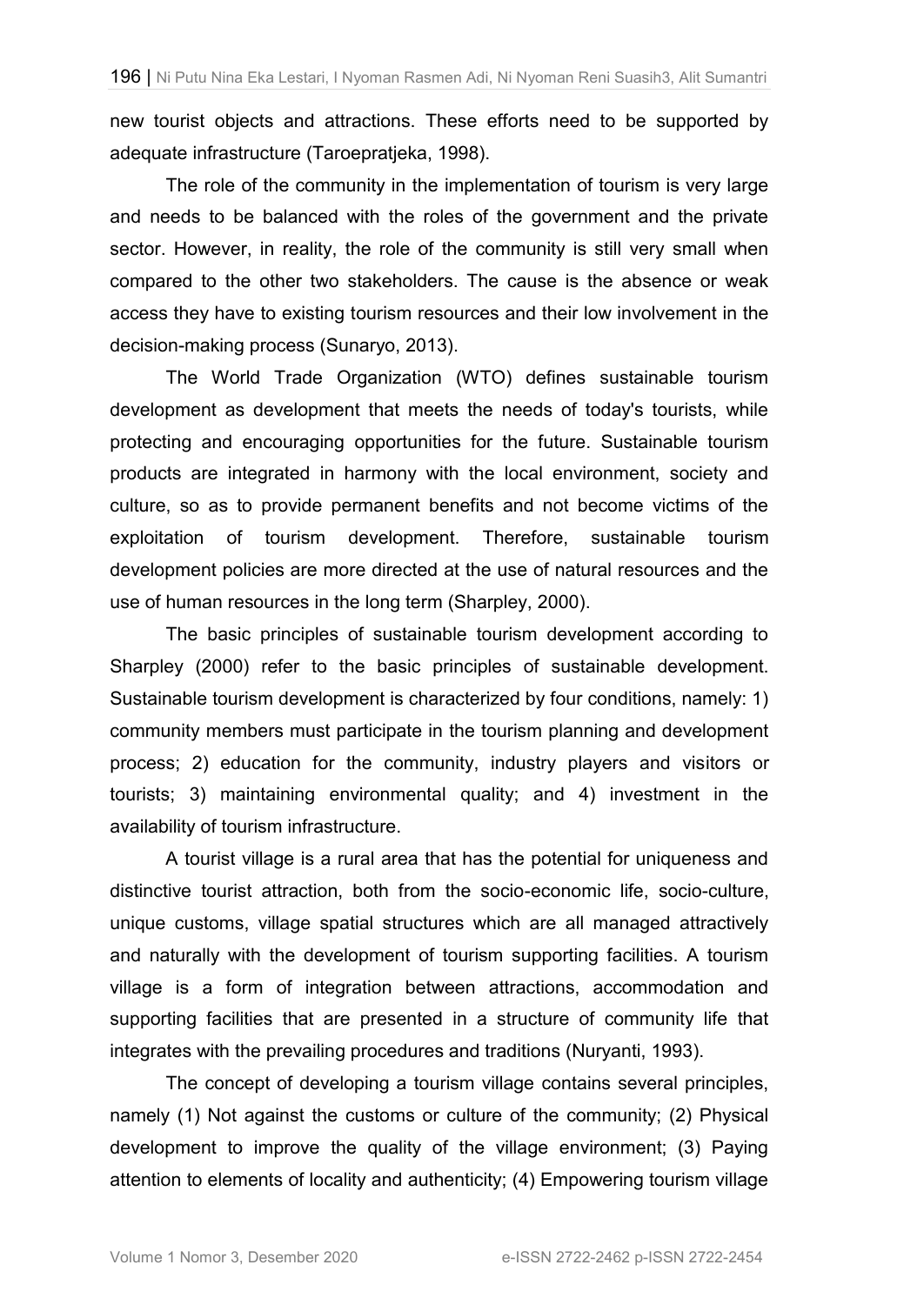communities in every aspect of tourism; and (5) Paying attention to carrying capacity and having an environmental perspective.

The involvement of the community in the development and management of tourism is an important factor, because it is the community who understands and controls their territory (Elfianita, 2011). Since local people understand the potential of their respective regions, especially their tourism potential, in order to take advantage of tourism opportunities it is deemed relevant for communities who have tourism potential to develop community-based tourism. Community Based Tourism (CBT) is community-based tourism, where the community has the authority and determinants in various aspects of tourism development itself (Sugiarti and Argyo, 2009).

There are four goals that are desired with the application of the concept of community-based tourism, namely: (1) Community-based tourism must contribute to increasing and or improving the conservation of natural or cultural resources, including biodiversity; (2) Community-based tourism must contribute to local economic development so as to increase income and benefits for the community; (3) Community-based tourism must involve the participation of local communities; and (4) Community-based tourism has a responsibility to tourists to provide products that care for the natural, social and cultural environment. Community-based tourism must pay attention to the involvement of local communities which is an absolute requirement for achieving sustainable tourism development (Pitana and Diarta, 2009).

Suansri (2003) in Nurhidayati (2004) mentions several principles of Community Based Tourism that must be carried out, namely: (1) Recognizing, supporting, and promoting community ownership in tourism; (2) Involving community members from every stage of tourism development in various aspects; (3) Promote pride in the community concerned; (4) Improve the quality of life; (5) Ensuring environmental sustainability; (6) Protecting the characteristics (uniqueness) and culture of the local community; (7) Developing cross-cultural learning; (8) Respect for cultural differences and human dignity; (9) Distribute profits and benefits proportionally to community members; (10) Contribute a certain percentage of the income earned for community development; and (11) Accentuate the authenticity of the community's relationship with the environment.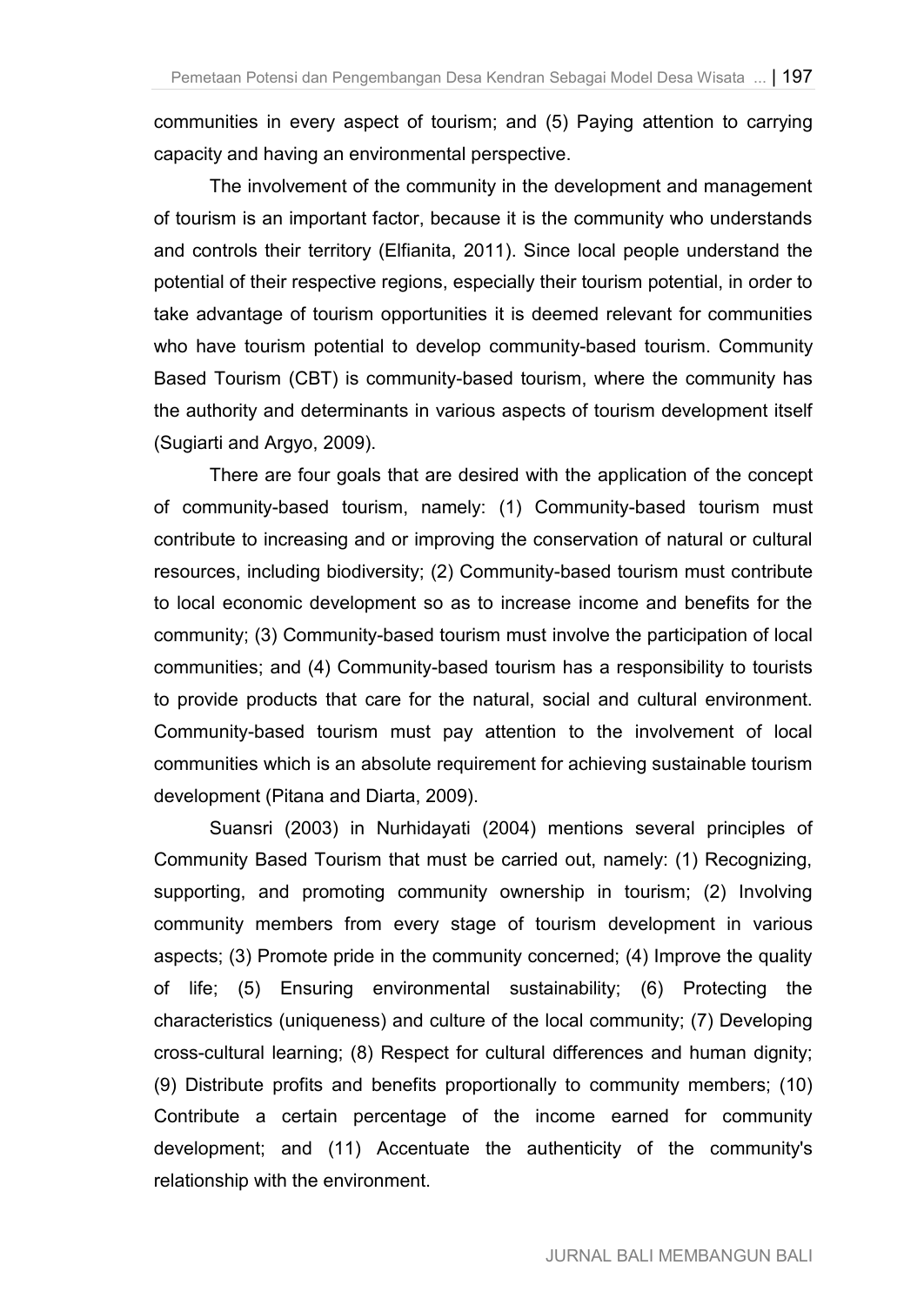This research is a type of Action Research research, with the research location in Kendran Village, Tegallalang District, Gianyar Regency. The type of data that will be used is perceptual data and existing data. The data collection techniques used documentation methods, questionnaires, interviews, and FGD. The collected data were then analyzed using the existing condition analysis technique, ADO-ODTWA assessment, participatory rural analysis (PRA), SWOT analysis, MACTOR analysis, and MULTIPOL analysis.

### RESULTS AND DISCUSSION

### **Existing Condition of Kendran Village**

Kendran Village consists of 10 (ten) banjars and 3 (three) traditional villages. The ten banjars are: Banjar Kepitu, Banjar Kenderan, Banjar Gunaksa, Banjar Pinjul, Banjar Dukuh, Banjar Triwangsa, Banjar Tengah, Banjar Tangkas, Banjar Pande, and Banjar Dlodblumbang. While the traditional villages in the Kendran Village area are Adar Dlodblumbang Village (which has a pengempon banjar, namely Banjar Dlodblumbang), Manuaba Traditional Village (which has a pengempon banjar, namely Banjar Pande, Banjar Tangkas, Banjar Tengah, Banjar Triwangsa, Banjar Gunaksa, Banjar. Pinjul, and Banjar Dukuh), as well as Desa Adar Kendran (which has a pengempon banjar, namely Banjar Kendran and Banjar Kepitu).

Kendran Village has the potential for natural tourism attractions that can be developed in potentials, namely: (1) Fauna in the form of monkeys that live freely in the area of Pura Dalem, Kendran Village and live freely on the edge of Tukad Petanu (Petanu River); (2) Masalembo waterfall; and (3) Rice Terrace or rice fields called terraces. Kendran Village has the potential for cultural tourism attractions that can be developed in potentials, namely Puri Kendran, traditional irrigation systems in Kendran Village or Subak Kendran, Petirtaan Telaga Waja, Pesiraman Dedari at Taman Sari Temple, Pancoran Pengelukatan, Pesiraman Geria Manuaba, Sorkopagus and Nekara in Pura Desa / Puseh Desa Kendran, ancient statues in the area of Pura Puseh in Kendran Village, Pura Geria Sakti Manuaba, Mepeed ceremony at Pura Geria Sakti Manuaba, Barong Ngelelawang culture, Mekiist activities carried out before Piodalan Pura Sakti Manuaba, dance arts such as masks and joged in Banjar Triwangsa, carvings and handicrafts sold to the village of Ubud.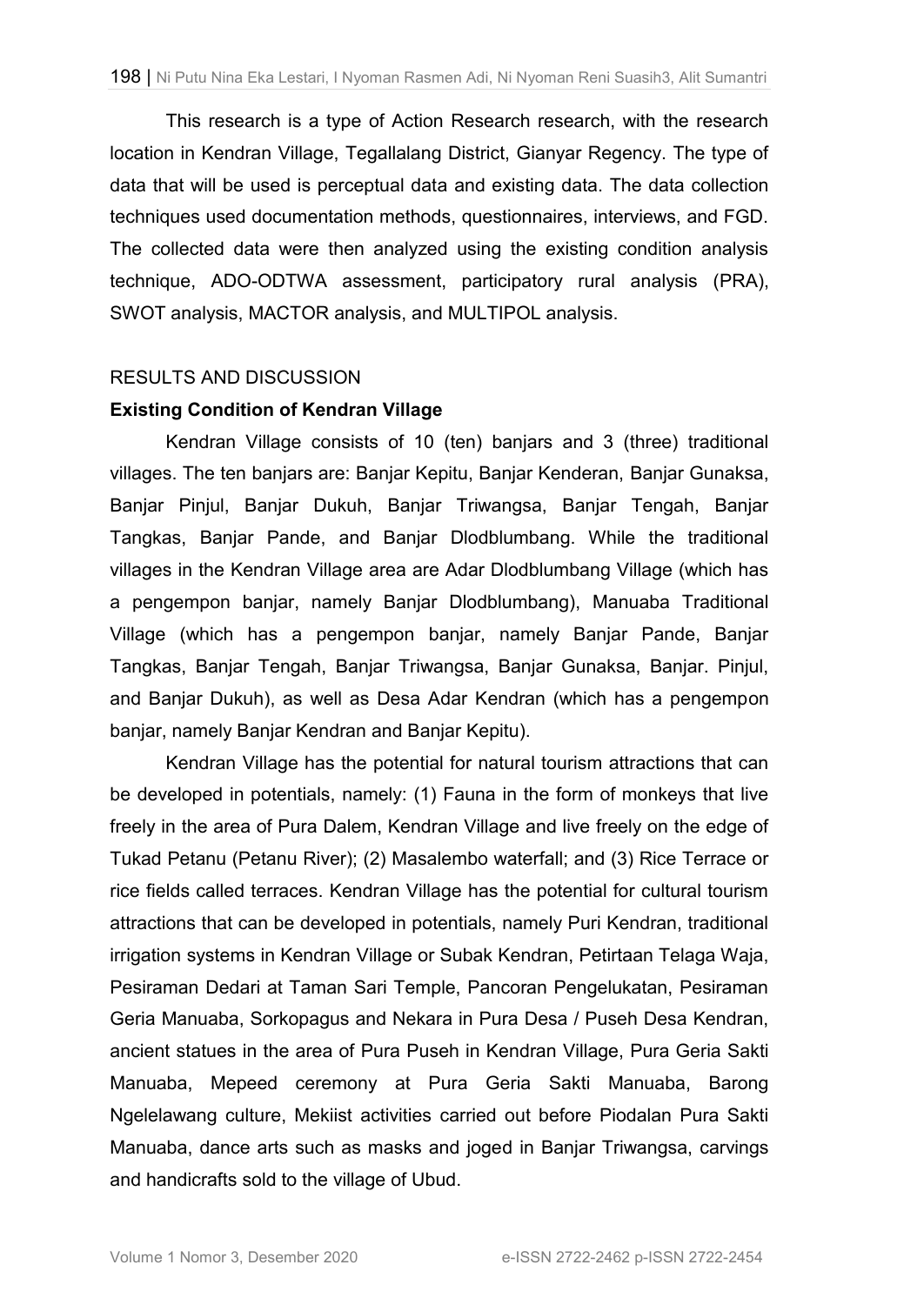Kendran Village is able to collaborate natural and artificial attractions to become elements of the potential artificial tourist attractions that can be developed, as follows: (1) There are trekking routes that are developed to enjoy the natural atmosphere and culture of the people of Kendran Village; (2) The existence of Cycling Tour lanes to enjoy natural beauty through main roads and footpaths in Kendran Village; (3) Learning Program (lesson program) such as art cultural lesson, farm lesson, cooking lesson and mejejahitan lesson; (4) Programs that boost skills and dexterity, such as traditional game programs, village tour programs and outing programs; (5) Establishing a yoga center or yoga program such as a yoga and meditation program; (6) Puppet show every Purnama and Tilem; and (7) Temple Tour.

Institutionally, the Kendran Village area as a tourism village has been managed by the Tourism Awareness Group (Pokdarwis). The Tourism Awareness Group or abbreviated PokDarWis is a self-help and self-help group that grows from, by and for the community and aims to increase regional tourism development and the success of national tourism development.

## **Assessment of Tourism Objects and Attractions in Kendran Village**

Assessment of the object and attractiveness of Kendran Village includes several elements of assessment, namely aspects of tourist attraction, accessibility, socio-economic environmental conditions, accommodation and supporting infrastructure.

| No.            | <b>Unsur</b>                      | <b>Nilai</b> | <b>Skor</b> | Keterangan             |
|----------------|-----------------------------------|--------------|-------------|------------------------|
|                | Aspek Daya Tarik Wisata           | 141,71       | 850,25      | Potensial              |
| $\overline{2}$ | <b>Aksesibilitas</b>              | 110          | 550         | <b>Cukup Potensial</b> |
| 3.             | Kondisi Lingkungan Sosial Ekonomi | 90           | 450         | <b>Cukup Potensial</b> |
| 4.             | Akomodasi                         | 50           | 150         | <b>Tidak Potensial</b> |
| 5.             | Sarana dan Prasarana Penunjang    | 40           | 120,80      | <b>Tidak Potensial</b> |
|                | Rata-rata                         |              | 424.21      | <b>Cukup Potensial</b> |

Table 1.The results of the assessment of the Kendran village tourism attraction [Source: Primary Data, 2019, processed]

Keterangan : 122  $-$  394 : Tidak Potensial; 395  $-$  667 : Cukup Potensial; 668  $-$  940 : Potensial

Based on the classification in the development of tourism objects, Kendran Tourism Village has an assessment of the potential attractiveness of objects to be developed into tourist destinations. The tourist attraction of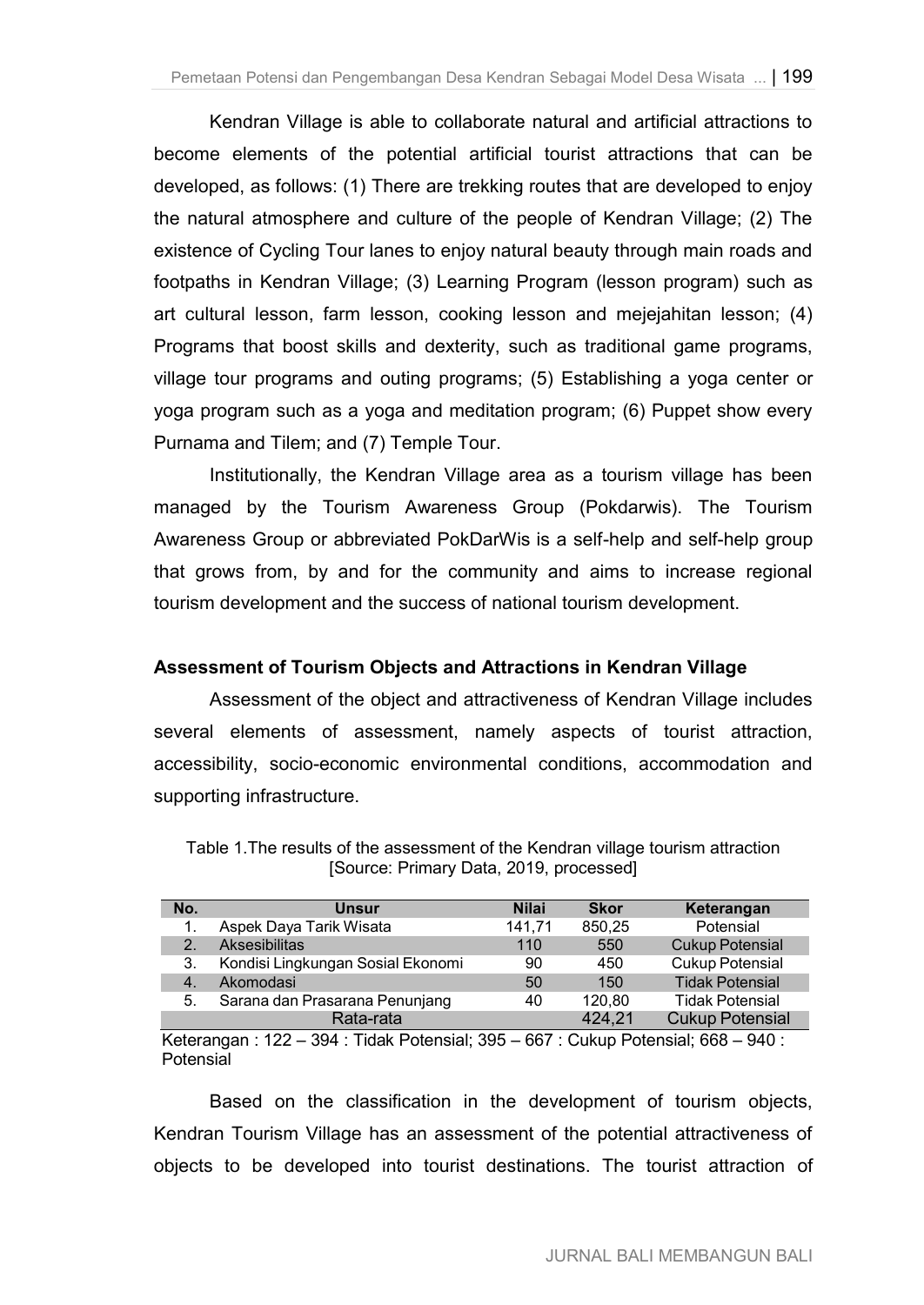Kendran Village has the potential to be developed not only for the potential for natural beauty, but also for traditional arts and religious ceremonies that are inherent as local culture. Congestion and noise need to be anticipated for the convenience of tourist attractions because road access is relatively small, and the width of the road is still small, as well as the limited public parking space at tourist sites. The potential value of the accessibility aspect is due to a number of indicators that are still low, namely the road condition which is considered not good and the width of the road is still limited. The aspect of socio-economic conditions also shows a fairly potential assessment. The accommodation aspect still has a very low rating. This is due to the limited availability of tourist facilities such as homestays and restaurants. The aspect of the availability of tourism facilities and infrastructure also shows a low assessment. This is due to the lack of tourism support facilities, such as restaurants, shopping centers, banks, souvenir shops and public toilets as well as public transportation facilities.

### **Readiness Assessment in Tourism Village Development**

Assessment of the readiness of developing a community-based tourism village (Community Based Tourism) is divided into four aspects of the assessment, namely socio-economic aspects, socio-cultural aspects, environmental aspects and management aspects.

Table 2 Results of the Assessment of the Readiness of the Development of Kendran Tourism Village [Source: Primary Data, 2019, processed]

| No.   | <b>Prinsip</b>       | <b>Nilai</b> | <b>Skor</b> | Keterangan             |
|-------|----------------------|--------------|-------------|------------------------|
|       | Aspek Sosial Ekonomi | 110          | 660         | Potensial              |
|       | Aspek Sosial Budaya  | 55           | 330         | <b>Tidak Potensial</b> |
| 3.    | Aspek Lingkungan     | 50           | 300         | <b>Tidak Potensial</b> |
| $-4.$ | Aspek Pengelolaan    | 80           | 480         | <b>Cukup Potensial</b> |
|       | Rata-rata            |              | 442.5       | <b>Cukup Potensial</b> |

Keterangan : 293 – 426 : Tidak Potensial; 427 – 560 : Cukup Potensial; 561 – 694 : Potensial

Based on the classification in tourism development efforts, Kendran Village has an assessment of the readiness of community-based tourism development which is quite potential. Socio-economic aspects in building community-based tourism development readiness in Kendran Village are potential seen in several aspects such as the market, community economy, use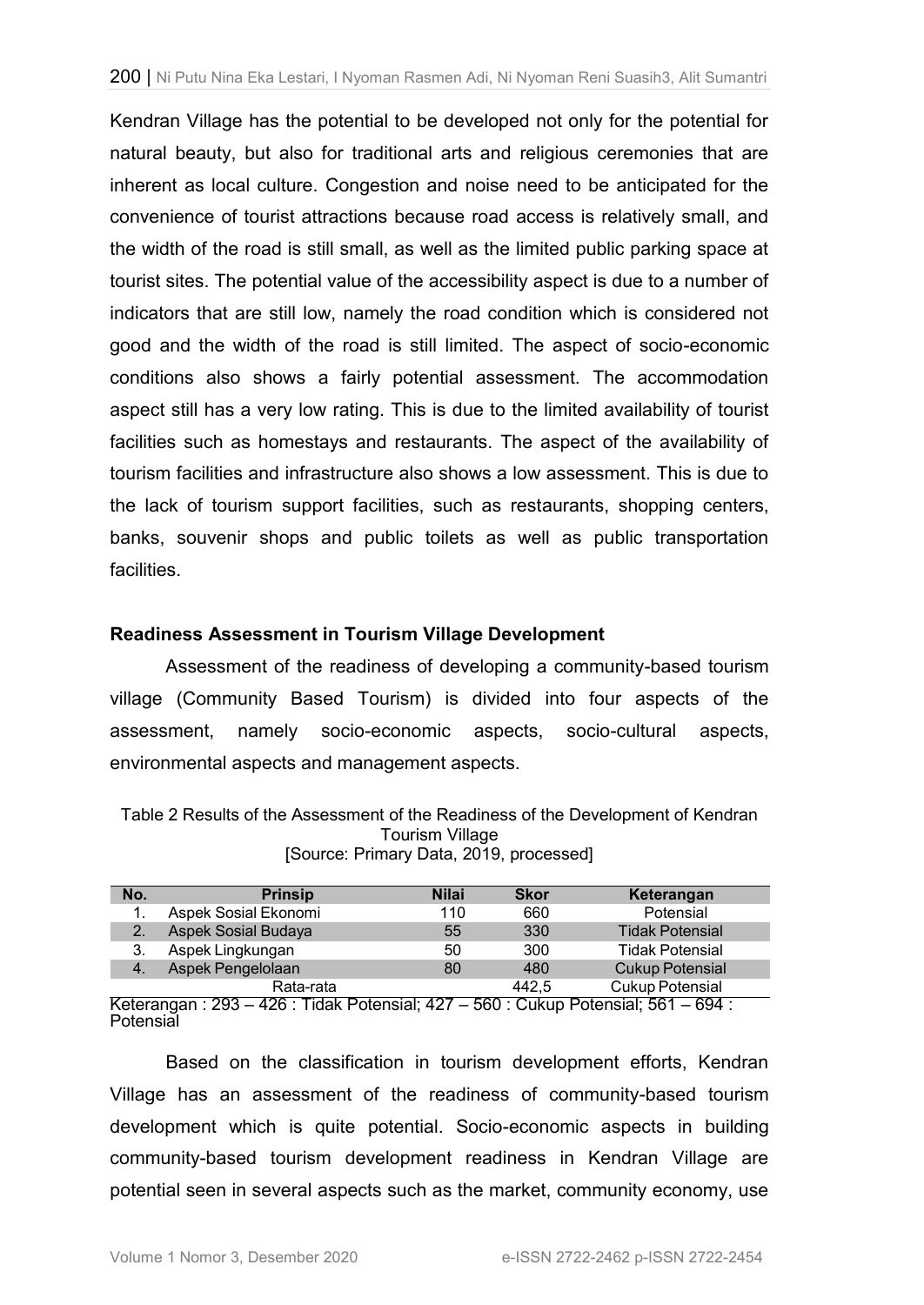of local resources, unit selling, community participation in investment and profit sharing. Socio-cultural and environmental aspects have no potential value, this is more due to the number of criteria used in the development readiness assessment which only includes three principles, namely preservation, appreciation and regulation. Environmental aspects that include environmental management in creating clean and beautiful areas have also been carried out by the community in the form of community service activities. Tourism Village must be understood through two sides, namely Tourism Village from the concept side and Tourism Village from the market side. Tourism Village focuses on three main things, namely natural or ecological sustainability, providing economic benefits, and being psychologically acceptable in the social life of the community.

## **Kendran Tourism Village Development Strategy**

The development of Kendran Village as a Tourism Village uses a SWOT analysis, namely Strength, Weakness, Oppportunity and Threat to formulate a strategy through mapping the identification of internal and external factors. External factors of opportunity include the support of the local government, positive community attitudes, village locations close to other villages, market opportunities, development of promotional media, stable economic development, adequate infrastructure, development of travel services. Meanwhile, external obstacles that are still being faced are the possibility of social disparities, lack of marketing service capability, inadequate accessibility to villages, sustainability of partnerships, continuity of funding, the impact of pollution and homestay waste, the suitability of community culture, the emergence of modern hotels and villas.

> Table 3. SWOT Diagram of the Potential Development of a Tourism Village in Kendran Village [Source: Primary Data, processed, 2019]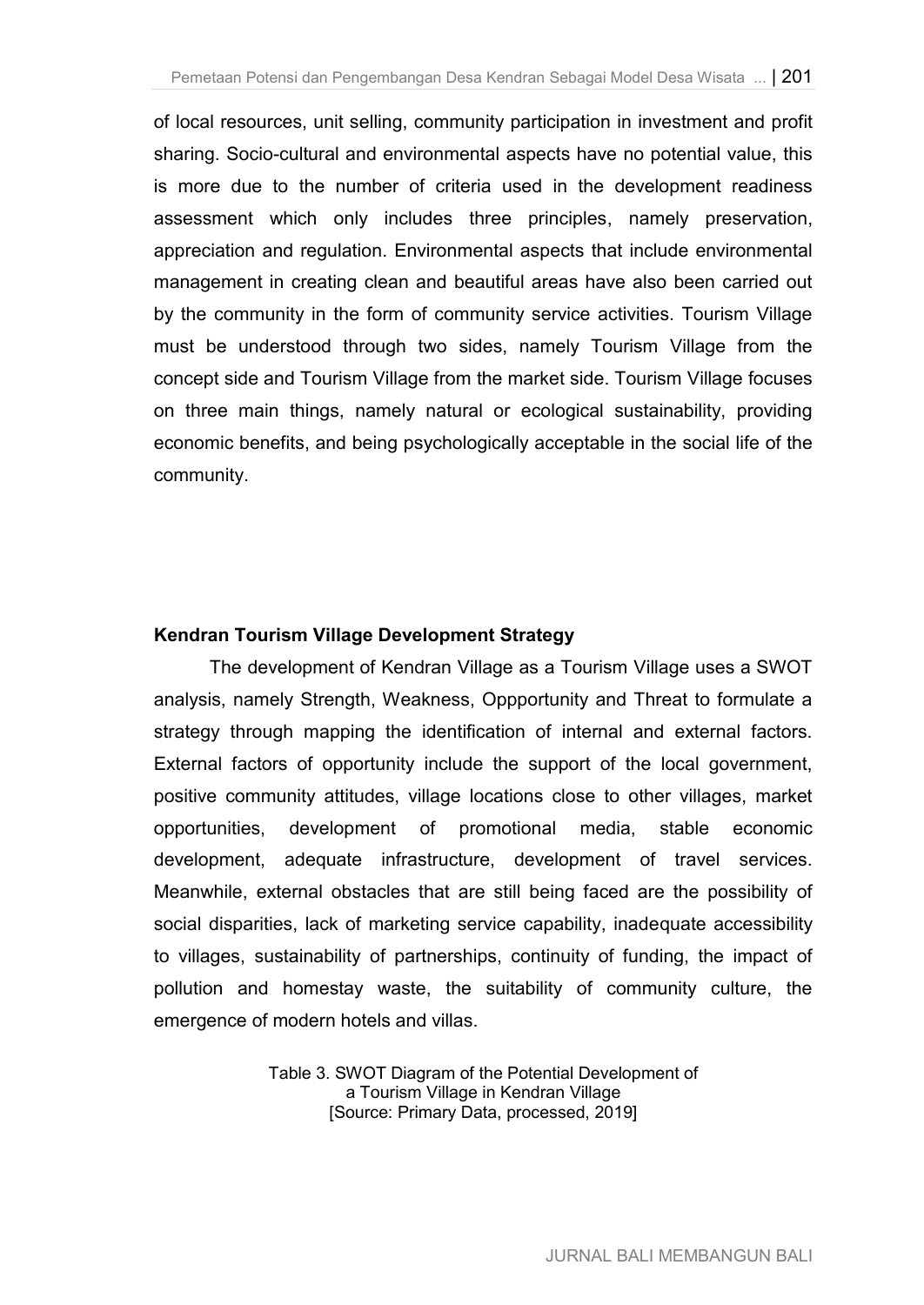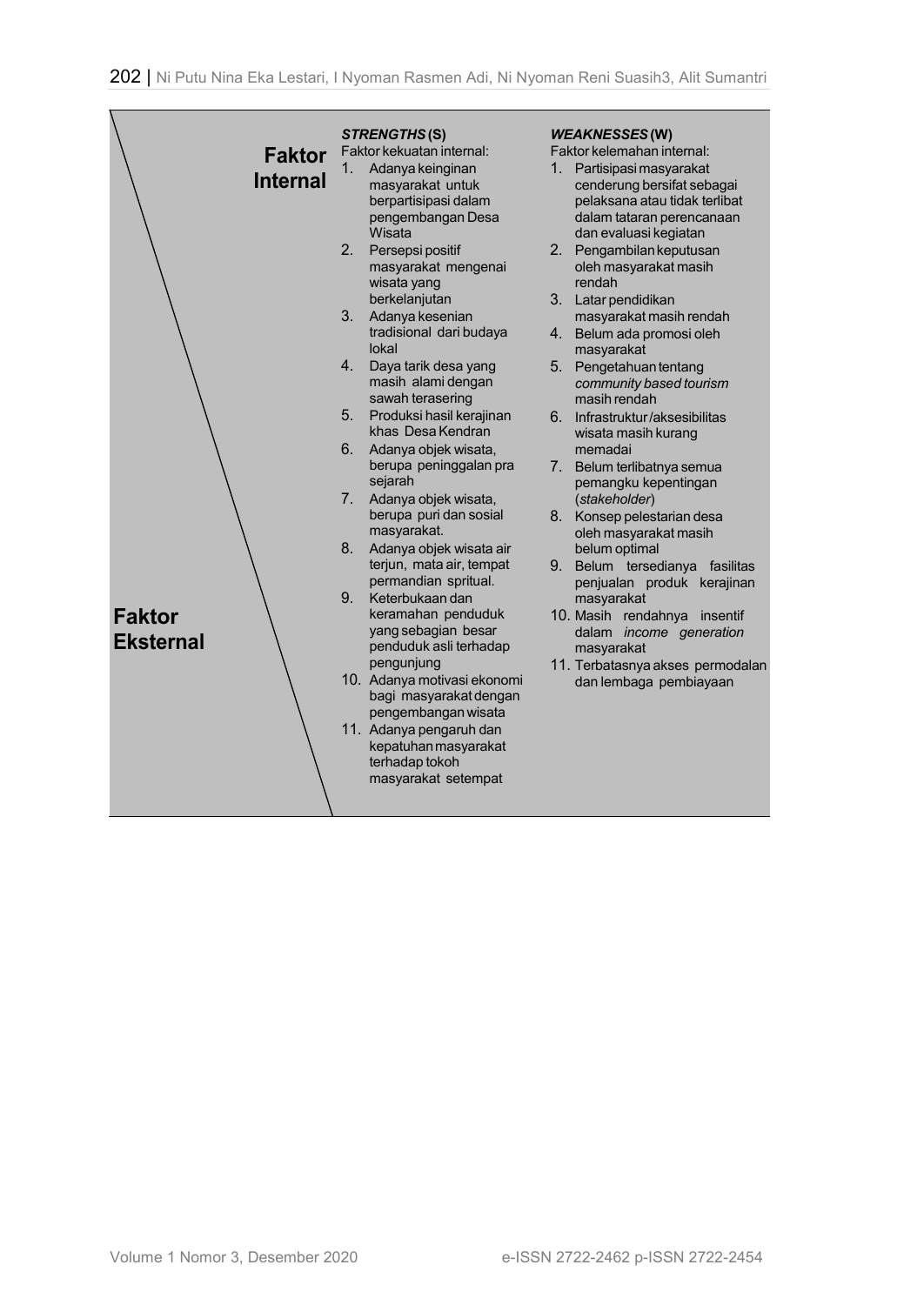## *OPPORTUNITIES* **(O)**

Faktor peluang eksternal:

- 1. Adanya dukungan Pemerintah Daerah dalam mengembangkan Desa Wisata
- 2. Sikap positif masyarakat dalam menerima program desa wisata
- 3. Lokasi desa yang berdekatan dengan desa lain yang juga memiliki potensi wisata menjadi paket wisata
- 4. Peluang pangsa pasar bagi potensi wisata
- 5. Perkembangan media elektronik dalam menunjang promosi wisata
- 6. Perkembangan ekonomi dan keamanan yang stabil
- 7. Infrastruktur yang cukup memadai
- 8. Berkembangnya jasa biro/agen perjalanan wisata
- 9. Berkembangnya objek wisata disekitar Desa Kendran

#### *THREATS* **(T)**

Faktor tantangan eksternal:

- 1. Kemungkinan adanya disparitas sosial dalam pengembangan desa wisata
- 2. Kurangnya kemampuan pelayanan pemasaran Desa Wisata
- 3. Aksesibilitas menuju desa wisata masih kurang memadai
- 4. Keberlanjutan kemitraan antar *stakeholder*
- 5. Kontinuitas pendanaan dalam pengembangan desa wisata
- 6. Dampak polusi dan limbah hotel atau *homestay*
- 7. Kesesuaian budaya masyarakat lokal dan wisatawan asing
- 8. Mulai berkembangnya hotel dan villa di sektiar Desa Kendran.

#### **Strategi S-O**

Strategi yang menggunakan kekuatan untuk memanfaatkan peluang, yaitu:

- 1. Keterlibatan masyarakat secara perencanaan hingga pelaksanaan dan evaluasi
- 2. Pengembangan program desa sesuai potensi budaya lokal
- 3. Pembentukan media pengelolaan dalam Desa Wisata
- 4. Promosi program Desa berbasis masyarakat

#### **Strategi W-O**

Strategi vang minimalisir kelemahan untuk memanfaat- kan peluang:

- 1. Intensifikasi pendampingan masyarakat dalam setiap tahapan pengembangan desa wisata
- 2. Penguatan kelembagaan sosial ekonomi dan budaya masyarakat
- 3. Pengembangan usaha ekonomi kreatif masyarakat melalui inovasi
- 4. Memberikan pelatihan dan pemahaman kepada masyrakat tentang arah dan manfaat desa wisata bagi kehidupan masyarakat

#### **Strategi S-T**

Strategi yang menggunakan kekuatan untuk mengatasi ancaman

- 1. Pengembangan desa yang potensial yang berdekatan dengan Desa Kendran
- 2. Peningkatan kualitas masyarakat dalam pengelolaan wisata melalui pelatihan teknis dan manajerial
- 3. Peningkatan kesadaran masyarakat terhadap desa wisata dan lingkungan
- 4. Penguatan kemitraan antar *stakeholder*

#### **Strategi W-T**

Strategi yang meminimalisir kelemahan untuk mengatasi ancaman

1. Peningkatan aksesibilitas dan infrastruktur penunjang yang memperhatikan prinsip budaya dan lingkungan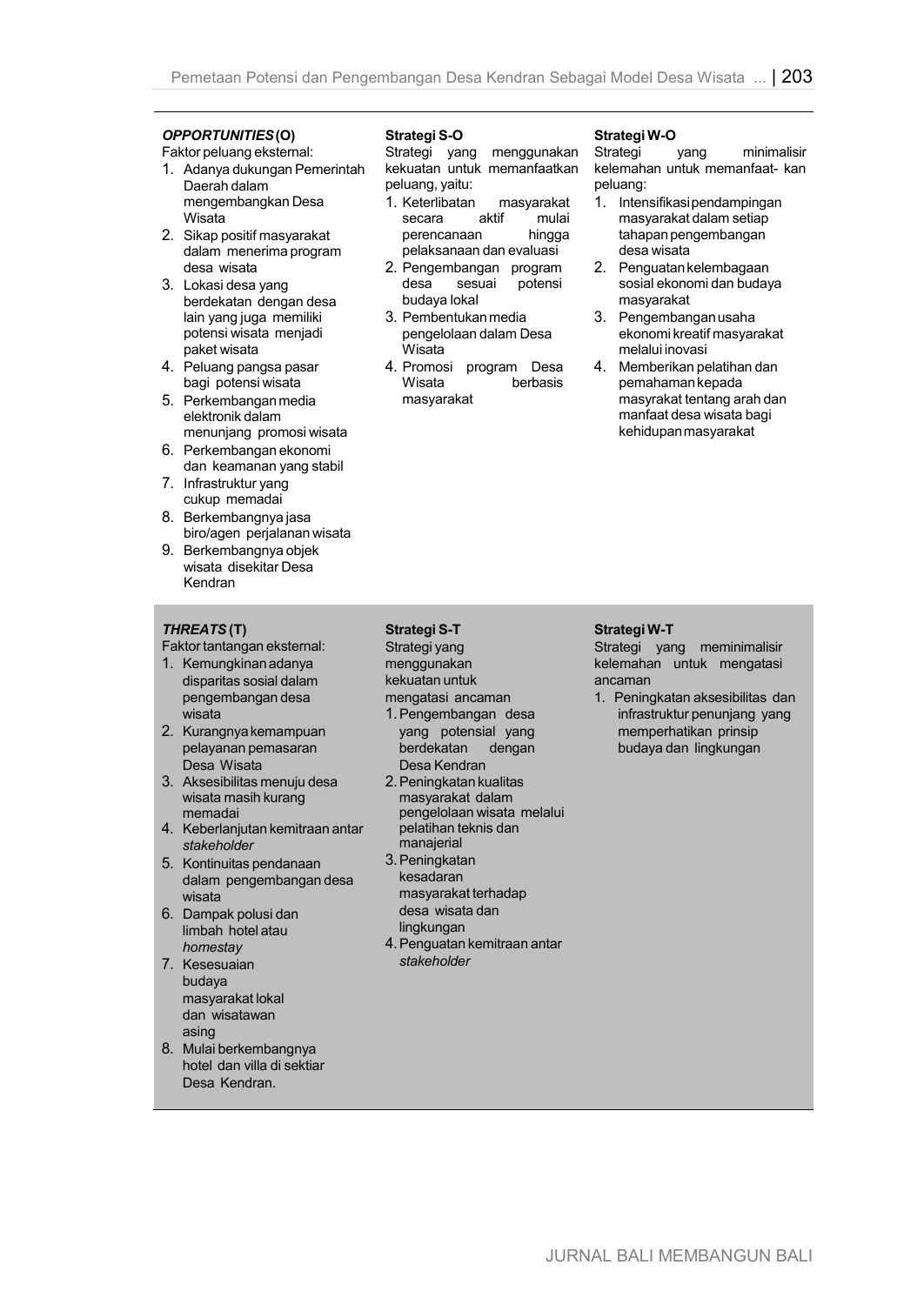Seeing the internal and external conditions in the development of the Tourism Village in Kendran Village, a comprehensive and integrative strategy from internal and external positions is needed to strengthen the development of tourism potential. Some of these strategies are: (1) Active community involvement from planning to implementation and evaluation; (2) Development of village programs according to local cultural potential; (3) Establishment of management media in the Tourism Village; (4) Promotion of the communitybased Tourism Village program; (5) potential village development adjacent to Kendran Village; (6) Increasing the quality of the community in tourism management through technical and managerial training; (7) Increasing public awareness of environmental conservation; (8) Strengthening partnerships between stakeholders; (9) intensification of community assistance in every stage of ecotourism development; (10) Strengthening socio-economic and cultural institutions of the community; (11) Developing the community's creative economy through innovation; (12) Increasing accessibility and supporting infrastructure by taking into account ecological principles.

Table 4. Results of Internal Factor Analysis [Source: Primary Data, processed, 2019]

|                | Faktor-Faktor Strategi Internal                                                                   | Bobot Skor Nilai |     |       |
|----------------|---------------------------------------------------------------------------------------------------|------------------|-----|-------|
|                | <b>Kekuatan</b>                                                                                   |                  |     |       |
| $\mathbf{1}$   | dalam<br>Adanya<br>untuk<br>berpartisipasi<br>keinginan<br>masyarakat<br>pengembangan Desa Wisata | 0,05             | 3,5 | 0,17  |
| 2              | Persepsi positif masyarakat mengenai wisata yang berkelanjutan                                    | 0.05             | 3,4 | 0, 16 |
| 3              | Adanya kesenian tradisional dari budaya lokal                                                     | 0,05             | 3,4 | 0, 16 |
| 4              | Daya tarik desa yang masih alami dengan sawah terasering                                          | 0.05             | 3,5 | 0,17  |
| 5              | Produksi hasil kerajinan khas Desa Kendran                                                        | 0,05             | 3,6 | 0,18  |
| 6              | Adanya objek wisata, berupa peninggalan pra sejarah                                               | 0.05             | 3,5 | 0,17  |
| $\overline{7}$ | Adanya objek wisata, berupa puri dan social masyarakat.                                           | 0.05             | 3,5 | 0,17  |
| 8              | Adanya objek wisata air terjun, mata air, tempat permandian spritual.                             | 0,05             | 3,5 | 0,17  |
| 9              | Keterbukaan dan keramahan penduduk yang sebagian besar penduduk<br>asli terhadap pengunjung       | 0,05             | 3,7 | 0, 19 |
| 10             | Adanya motivasi ekonomi bagi masyarakat dengan pengembangan wisata                                | 0.05             | 3,5 | 0,17  |
| 11             | Adanya pengaruh dan kepatuhan masyarakat terhadap tokoh masyarakat<br>setempat                    | 0,05             | 3,5 | 0,17  |
|                | Kelemahan                                                                                         |                  |     |       |
| 1              | Partisipasi masyarakat cenderung bersifat sebagai pelaksana atau                                  | 0.04             | 2,8 | 0,11  |
|                | tidak terlibat dalam tataran perencanaan dan evaluasi kegiatan                                    |                  |     |       |
| 2              | Pengambilan keputusan oleh masyarakat masih rendah                                                | 0.04             | 2,6 | 0,09  |
| 3              | Latar pendidikan masyarakat masih rendah                                                          | 0,05             | 3,6 | 0, 18 |
| 4              | Belum ada promosi oleh masyarakat                                                                 | 0.04             | 3   | 0,12  |
| 5              | Pengetahuan tentang community based tourism masih rendah                                          | 0,05             | 3,8 | 0,20  |
| 6              | Infrastruktur /aksesibilitas wisata masih kurang memadai                                          | 0.05             | 3,7 | 0,19  |
| $\overline{7}$ | Belum terlibatnya semua pemangku kepentingan (stakeholder)                                        | 0,03             | 2,5 | 0,08  |
| 8              | Konsep pelestarian desa oleh masyarakat masih belum optimal                                       | 0.05             | 3,5 | 0,17  |
| 9              | Belum tersedianya fasilitas penjualan produk kerajinan masyarakat                                 | 0.04             | 2,6 | 0,09  |
| 10             | Masih rendahnya insentif dalam income generation masyarakat                                       | 0.05             | 3,5 | 0,17  |
| 11             | Terbatasnya akses permodalan dan lembaga pembiayaan                                               | 0,05             | 3,4 | 0,16  |
|                | Jumlah                                                                                            | 1                |     | 3,39  |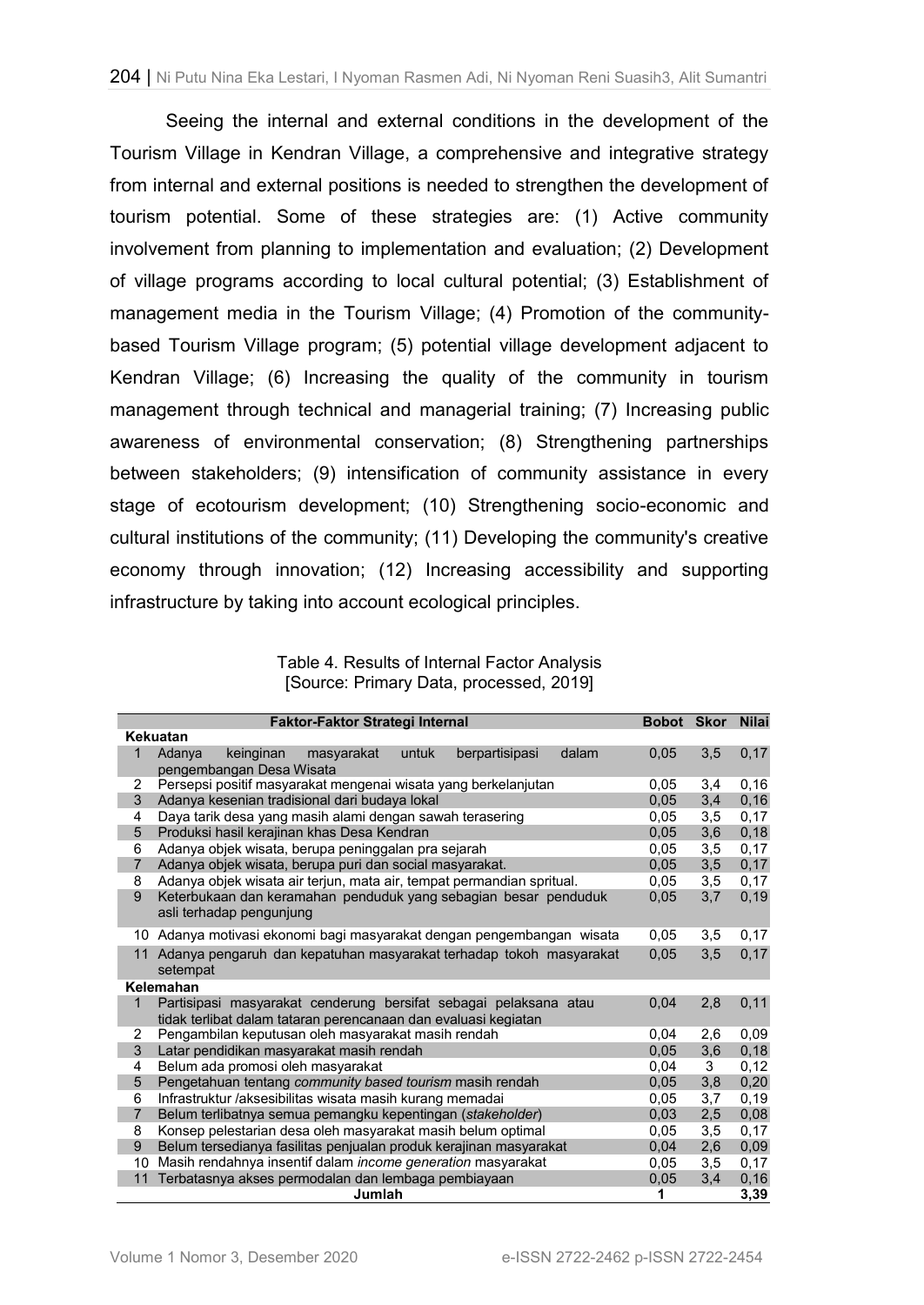Based on the results of the identification of the development of the Tourism Village in Kendran Village based on the community, the external factors of opportunity are greater than the threat factors. This condition shows that the tourism potential of Kendran Village is quite potential in capturing external opportunities in facing all possible external threats that can arise at any time.

### Table 5. Results of External Factor Analysis [Source: Primary Data, processed, 2019]

|                | <b>Faktor-Faktor Strategi Eksternal</b>                                           | <b>Bobot</b> | <b>Skor</b> | <b>Nilai</b> |
|----------------|-----------------------------------------------------------------------------------|--------------|-------------|--------------|
| <b>Peluang</b> |                                                                                   |              |             |              |
| 1              | Adanya dukungan Pemerintah Daerah dalam mengembangkan<br>desa Desa Wisata         | 0.06         | 3,8         | 0,24         |
| 2              | Sikap positif masyarakat dalam menerima program desa wisata                       | 0,06         | 3,7         | 0,23         |
| 3              | Lokasi desa yang berdekatan dengan desa lain yang juga<br>memiliki potensi wisata | 0.06         | 3,6         | 0,22         |
| $\overline{4}$ | Peluang pangsa pasar bagi potensi wisata                                          | 0,04         | 2,4         | 0,10         |
| 5              | Perkembangan media elektronik dalam menunjang promosi wisata                      | 0.06         | 3,8         | 0,24         |
| 6              | Perkembangan ekonomi dan keamanan yang stabil                                     | 0,06         | 3,7         | 0,23         |
| 7              | Infrastruktur yang cukup memadai                                                  | 0.06         | 3,7         | 0.23         |
| 8              | Berkembangnya jasa biro/agen perjalanan wisata                                    | 0.06         | 3,5         | 0,21         |
| 9              | Berkembangnya objek wisata disekitar Desa Kendran                                 | 0,06         | 3,3         | 0,18         |
|                | Ancaman                                                                           |              |             |              |
| 1              | Kemungkinan adanya disparitas sosial dalam pengembangan<br>desa wisata            | 0.06         | 3,5         | 0,21         |
| 2              | Kurangnya kemampuan pelayanan pemasaran Desa Wisata                               | 0.06         | 3,4         | 0.19         |
| 3              | Aksesibilitas menuju desa wisata masih kurang memadai                             | 0,06         | 3,5         | 0.21         |
| 4              | Keberlanjutan kemitraan antar stakeholder                                         | 0.06         | 3,4         | 0,19         |
| 5              | Kontinuitas pendanaan dalam pengembangan desa wisata                              | 0,06         | 3,4         | 0.19         |
| 6              | Dampak polusi dan limbah hotel atau homestay                                      | 0.06         | 3,5         | 0,21         |
| 7              | Kesesuaian budaya masyarakat lokal dan wisatawan asing                            | 0,06         | 3,6         | 0,22         |
| 8              | Mulai berkembangnya hotel dan villa di sektiar Desa Kendran                       | 0,06         | 3,5         | 0,21         |
|                | Jumlah                                                                            |              |             | 3,52         |



Figure 1. Strategic Position of Kendran Tourism Village Development

The results of the internal and external analysis (IFAS and EFAS) are then included in the Internal External Matrix or often called the IE Matrix. In the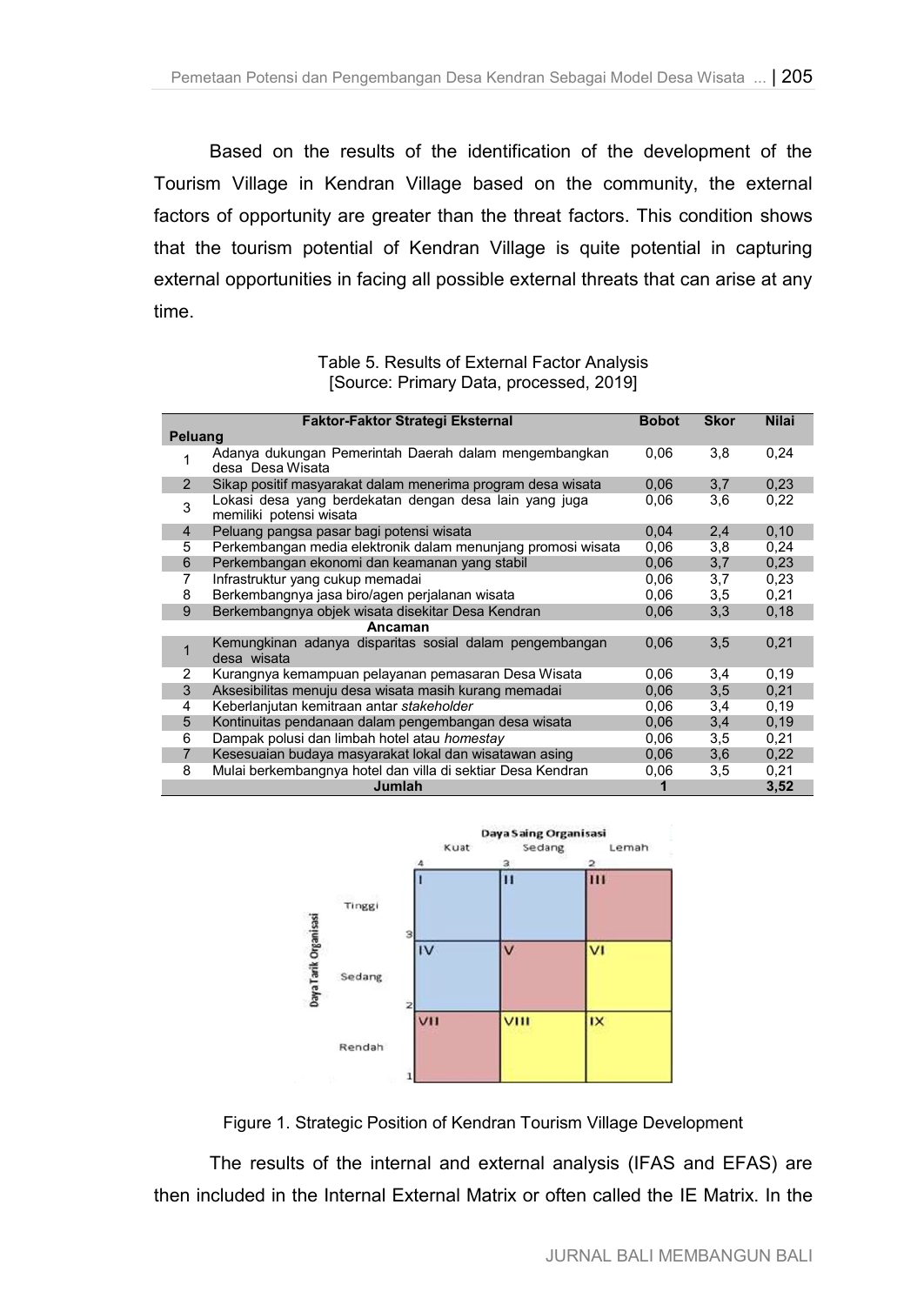IE matrix there are nine cells with the following strategy implementation Growth and Build strategies are applied if the organization's position is in cells I, II, and IV, the Hold and Maintain strategy is applied if the organization's position is in cells III, V, and VII; and the Harvest or Diverst strategy is applied when the position of the organization is in cells VI, VIII, and IX (David, 2006). Based on internal and external analysis, it is known that the IFAS weighted average value of tourism village development in Kendran Village is 3.39 and the EFAS weighted average value is 3.52 and its position in the IE Matrix is in Cell I (see Figure 1).

This means that Kendran Village has a strong category competitiveness and high category appeal as a tourist village, so the position of the Kenderan tourism village development strategy is in a Growth and Build condition.

Intensive strategies that can be applied to the development of Kenderan tourism village, namely (1) Market penetration strategy, namely a strategy to seek a wider market share for the tourism potential of Kendran Village that already exists today through more active marketing efforts; (2) Product development strategy, which is a strategy that seeks to increase income by managing existing tourist objects or developing new tourist objects.

### **Stakeholders who Role in the Development of a Tourism Village in Bali**

Actors/stakeholders are an important component that determines how sustainability goals are achieved, and also determines the factors that become the basis for sustainability (Fauzi, 2019). Analysis using the MACTOR method (Matrix of Alliance, Conflicts, Tactics, Objectives, and Recommendations) conducts a strength analysis (relative strength) between factors or stakeholders and explores the similarities and differences to the various problems and objectives to be achieved (Bendahan et al., 2003). In addition, several objectives (objectives) were grouped as shown in Table 7.

Table 6. Identification of Actors / Stakeholders Related to the Development of Kendran Tourism Village, Gianyar Regency, Bali Province

| No | Stakeholder/Aktor           | Kode       | <b>Deskripsi</b>                                                                    |
|----|-----------------------------|------------|-------------------------------------------------------------------------------------|
|    | Masyarakat Setempat         | Masyarakat | Masyarakat yang bertempat tinggal di Desa<br>Wisata Kendran                         |
|    | <b>Pemerintah Pusat</b>     | Pem.Pusat  | Pemerintah Pusat dan lembaga pusat terkait pariwisata                               |
| 3. | Pemerintah Provinsi<br>Bali | Pem Prov   | Pemerintah Provinsi Bali, khususnya instansi<br>terkait pariwisata di Provinsi Bali |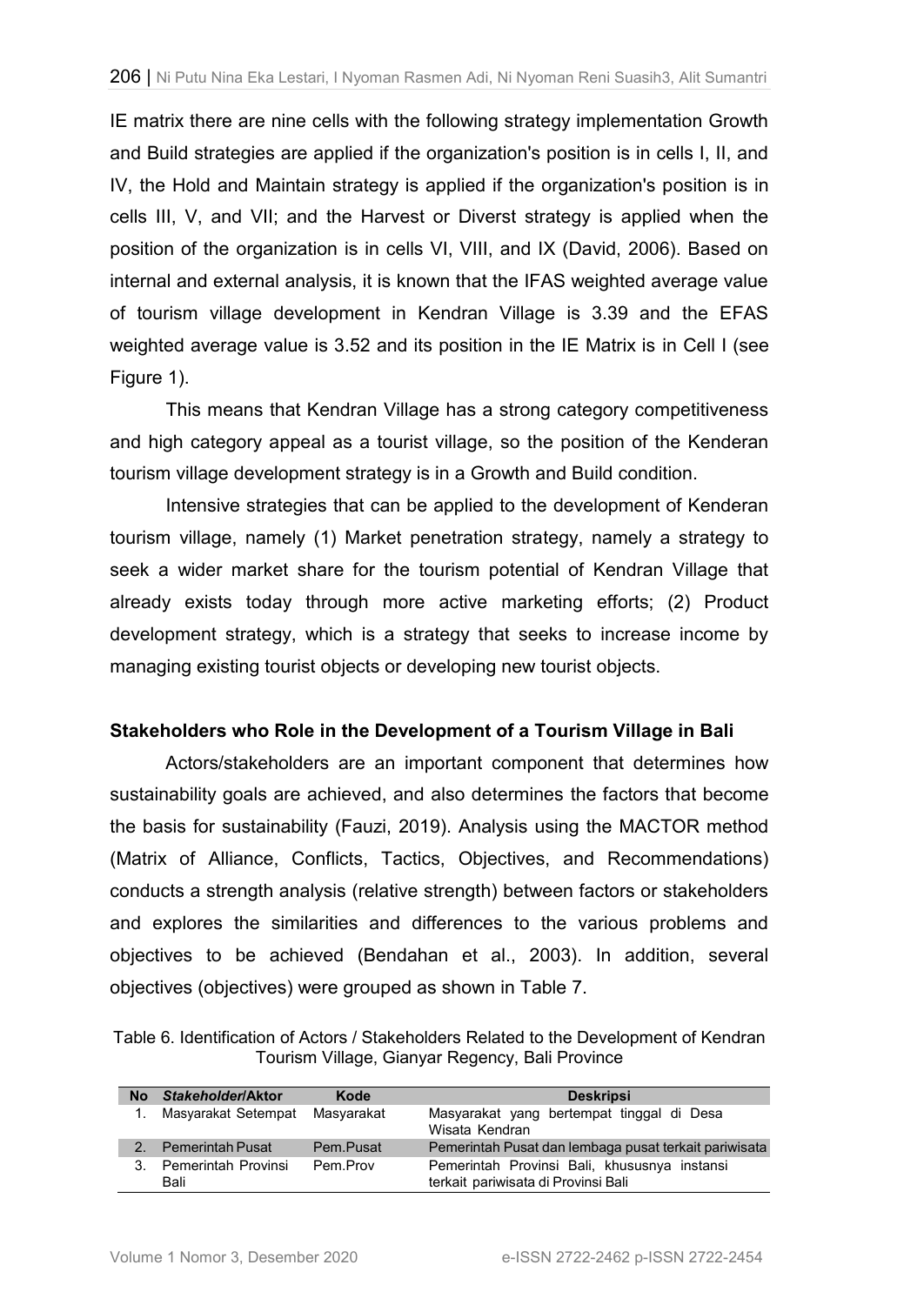| 4 <sup>1</sup> | Pemerintah<br>Kabupaten Gianyar         | Pem Kab    | Pemerintah Kabupaten Gianyar, khususnya<br>instansi terkait pariwisata di Kabupaten Gianyar                                                |
|----------------|-----------------------------------------|------------|--------------------------------------------------------------------------------------------------------------------------------------------|
| 5.             | <b>Pemerintah Desa</b><br>Kendran       | Pem Desa   | Pemerintah Desa Kendran serta aparaturnya                                                                                                  |
| 6.             | Sektor lembaga<br>pariwisata swasta     | Swasta     | Lembaga swasta yang menyediakan jasa pariwisata                                                                                            |
| $7_{-}$        | Pelaku wisata swasta<br>di Desa Kendran | Sw Kendran | Pelaku<br>menyelenggarakan<br>wisata<br>swasta<br>yang<br>kegiatan pariwisata di Desa Kendran (seperti villa,<br>hotel, tracking, cycling) |
| 8.             | Desa Adat setempat                      | Desa Adat  | Desa Adat di lingkungan Desa Wisata Kendran                                                                                                |
| 9.             | Pokdarwis Desa<br>Wisata Kendran        | Pokdarwis  | Pokdarwis pada Desa Wisata Kendran                                                                                                         |

Table 7. Identification of Goals / Objectives related to the Development of Kendran Tourism Village, Gianyar Regency, Bali Province

| <b>No</b>        | Objective/Tujuan                     | Kode              | <b>Deskripsi</b>                                                                       |  |  |  |  |
|------------------|--------------------------------------|-------------------|----------------------------------------------------------------------------------------|--|--|--|--|
| 1.               | Peningkatan<br>Ekonomi               | Ekonomi           | Pengembangan Desa Wisata Kendran utuk<br>peningkatan ekonomi masyarakat                |  |  |  |  |
| 2.               | Pengembangan<br>Pariwisata           | Pariwisata        | Pengembangan Desa Wisata Kendran utuk<br>pengembangan pariwisata di Desa Kendran dan   |  |  |  |  |
| 3.               | Pemberdayaan<br>Masyarakat           | Pember-<br>dayaan | Pengembangan Desa Wisata Kendran utuk<br>pemberdayaan masyarakat Desa Kendran          |  |  |  |  |
| $\overline{4}$ . | Peningkatan Sarana<br>dan Prasarana  | Sarpras           | Pengembangan Desa Wisata Kendran utuk<br>peningkatan sarana dan prasarana umum di Desa |  |  |  |  |
| 5.               | Konservasi<br>Alam<br>dan Lingkungan | Alam              | Konservasi alam dan lingkungan di Desa Wisata Kendran                                  |  |  |  |  |
| 6                | Pelestarian Budaya                   | <b>Budaya</b>     | Pelestarian seni dan budaya di Desa Kendran                                            |  |  |  |  |

The results of data analysis with MACTOR software show the MDII (Matrix of Direct and Indirect Influence) results as shown in Table 8 below.



Table 8. MDII Related to Kendran Tourism Village Development<br>Map of influences and dependences between actors

Figure 2. Interactor Map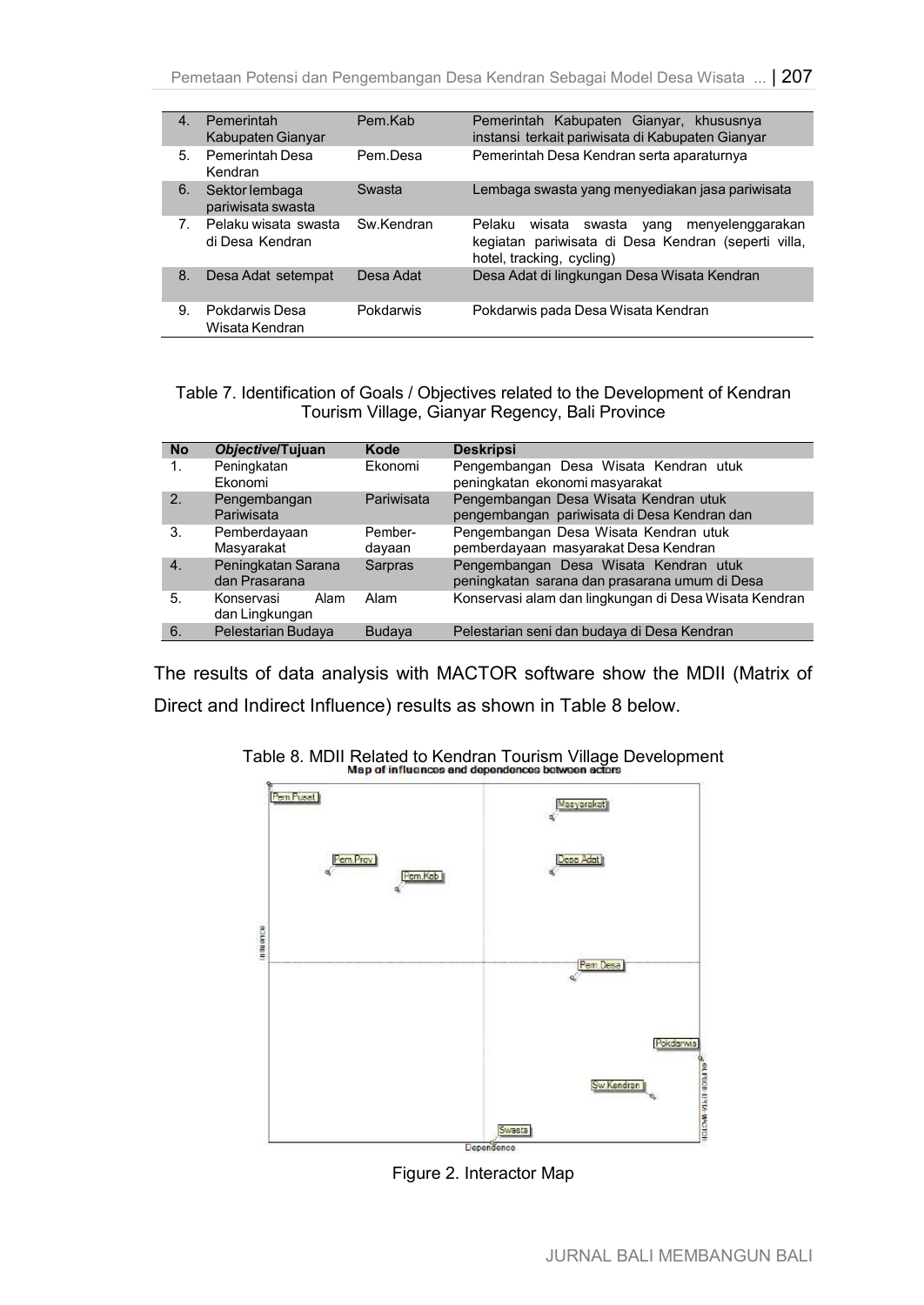Based on Table 8, it can be seen that the central government is the most influential stakeholder, while the most dependent stakeholder is pokdarwis. This is in accordance with the facts on the ground that developing tourism villages requires regulatory support and sarpras, so that budgets and policies need to be synchronized starting from the central level. Meanwhile, pokdarwis very much depends on the condition and treatment of other stakeholders. Figure 2 shows a map of the influence and dependence between the factors. Based on Figure 2, it is known that the central government, provincial governments, and district governments are in quadrant I, which means that the influence is high. Meanwhile, other actors, namely the private sector, local farmers, and local tourism institutions tend to experience dependence. Table 6.9 below presents the results of the 1MAO (actor-objective) analysis.

| 1MAO                    | Ekonomi | Pariwisata | Pemberdaya | Sarpras | Alam | Budaya | Absolute sum |                       |
|-------------------------|---------|------------|------------|---------|------|--------|--------------|-----------------------|
| Masyarakat              |         |            |            |         |      |        | 6            |                       |
| Pem.Pusat               |         |            |            |         |      |        | 6            |                       |
| Pem.Prov                |         |            |            |         |      |        | 6            |                       |
| Pem.Kab                 |         |            |            |         |      |        | 6            |                       |
| Pem.Desa                |         |            |            |         |      |        | 6            |                       |
| Swasta                  |         |            |            |         |      |        | 5            |                       |
| Sw.Kendran              |         |            |            |         |      |        | 6            |                       |
| <b>Desa Adat</b>        |         |            |            |         |      |        | 6            |                       |
| Pokdarwis               |         |            |            |         |      |        | 6            |                       |
| Number of agreements    | 9       | 9          | 8          |         |      | 9      |              |                       |
| Number of disagreements | U       |            |            |         |      | U      |              | O LIPSOR-EPITA-MACTOR |
| Number of positions     | 9       | 9          | 8          | 9       | 9    | 9      |              |                       |

Table 9. Results of 1MAO Analysis

In general, it appears that all actors agree with the objectives or objectives described. This can be seen from the score of +1 on all actors for their respective objectives. Furthermore, Table 10 presents the analysis of convergence (2CAA) between factors (valued convergence). It can be seen that the government and tourism agencies have the same interest with an intensity of 12.0. This is consistent with the facts on the ground that the government is the determinant of regulations and the provision of facilities and infrastructure,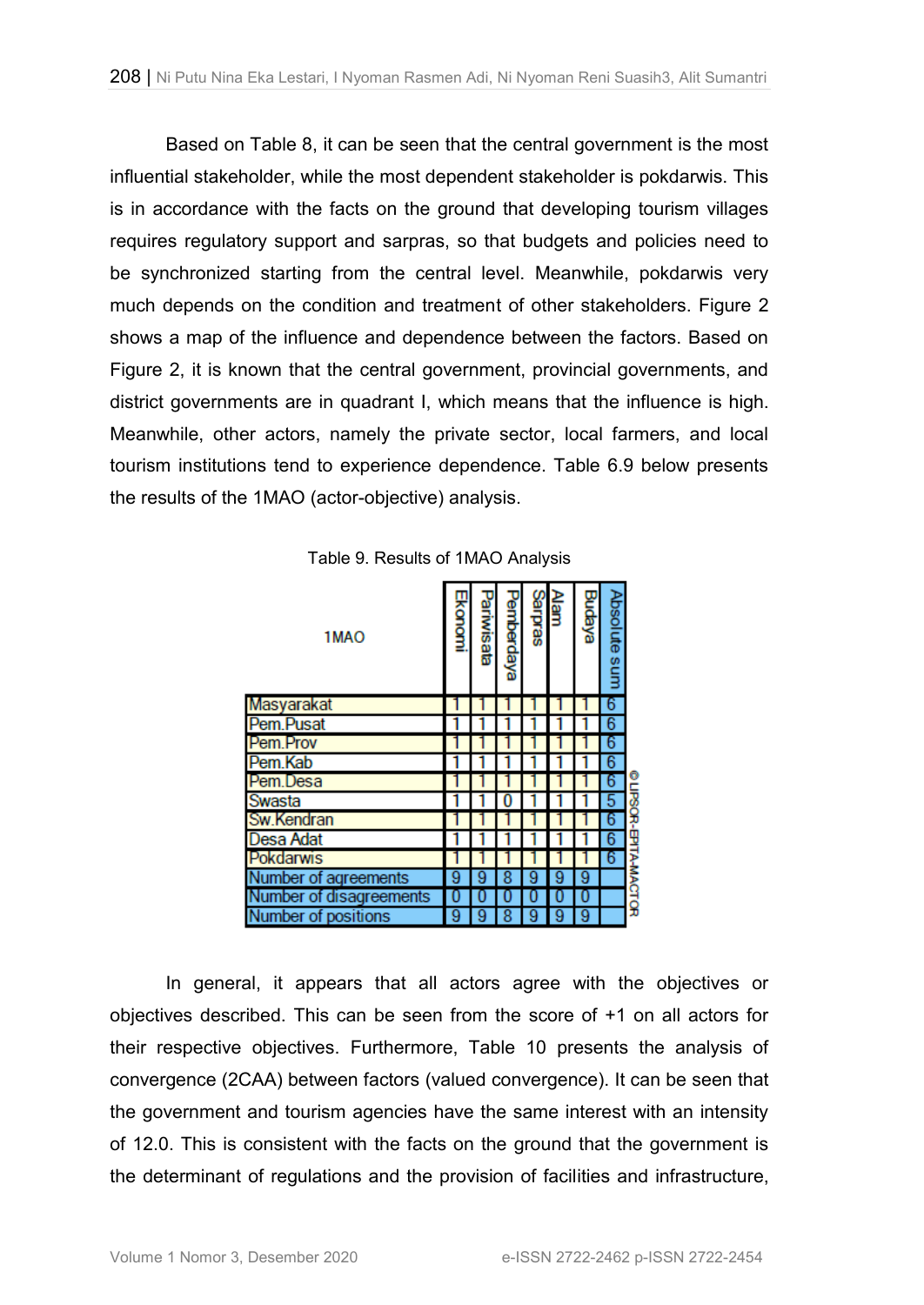while local tourism institutions are the spearhead of implementing agro-tourism development programs in Kendran Tourism Village.

Table 10. 2CAA Analysis Results and Table 11 Weighted Value Matrix for Actor Position(3MAO)

|                        |       | ₽    | ъ    |      | ≥    | 3MAO                   | гň  | 븅   | ₫   | O)   | 0011535 |
|------------------------|-------|------|------|------|------|------------------------|-----|-----|-----|------|---------|
| 2CAA                   | NSS   | й    | ↘    |      | ₹    |                        |     |     |     |      | $\circ$ |
| AMS                    | 0.0   | 10.0 | 11.0 | 10.5 | 11.0 | AMS                    | 4,9 | 1.2 | 3.1 | 2.5  | 24      |
| APS                    | 10.0  | 0.0  | 11.0 | 10.5 | 11.0 | APS                    | 2.3 | 1.2 | 1.2 | 1.2  | 5.8     |
| APM                    | 1.0   | 11.0 | 0.0  | 11.5 | 12.0 | <b>APM</b>             | 5.8 | 5.8 | 5.8 | 5.8  | 23.4    |
| ASW                    | 0.5   | 10.5 | 11.5 | 0.0  | 11.5 | ASW                    | 3.0 | 3.0 | 0.8 | 1.5  | 8.3     |
| <b>ALW</b>             | 1.0   | 1.0  | 12.0 | 1.0  | 0.0  | <b>ALW</b>             | 1.4 | 1.9 | 1.4 | 1.0  | 5.7     |
| Number of convergences | 42.5  | 42.5 | 45.5 |      | 45.5 | r of agreements        |     | 82  |     |      |         |
|                        |       |      |      |      |      | of disagreements       | 0.0 | 0.0 | 0.0 | 0.0  |         |
| ee at convergence      | 100.0 |      |      |      |      | legree of mobilisation |     |     |     | 11.9 |         |

The 3MAO matrix provides an overview of the most active factors, namely the government and local communities with mobilization scores of 23.4 and 12.4, respectively. Meanwhile, the degree of mobilization of 17.6 (line degree of mobilization) shows that economic improvement is the goal that activates the most actors.

This is also seen in Figure 3, where the number of degrees of mobilization of 17.6 for economic improvement is the highest, followed by tourism development, community empowerment, and improvement of facilities and infrastructure.



Figure 3. The Mobility of Actors Against Objectives Histogram

Broadly speaking, it is known that in this case there is no divergence between actors so that ambivalence between factors also does not occur, as illustrated in Figure 4.Figure 4 shows the balance between the pros and cons of each objective showing that the scales are all heavier to the mark  $(+)$ .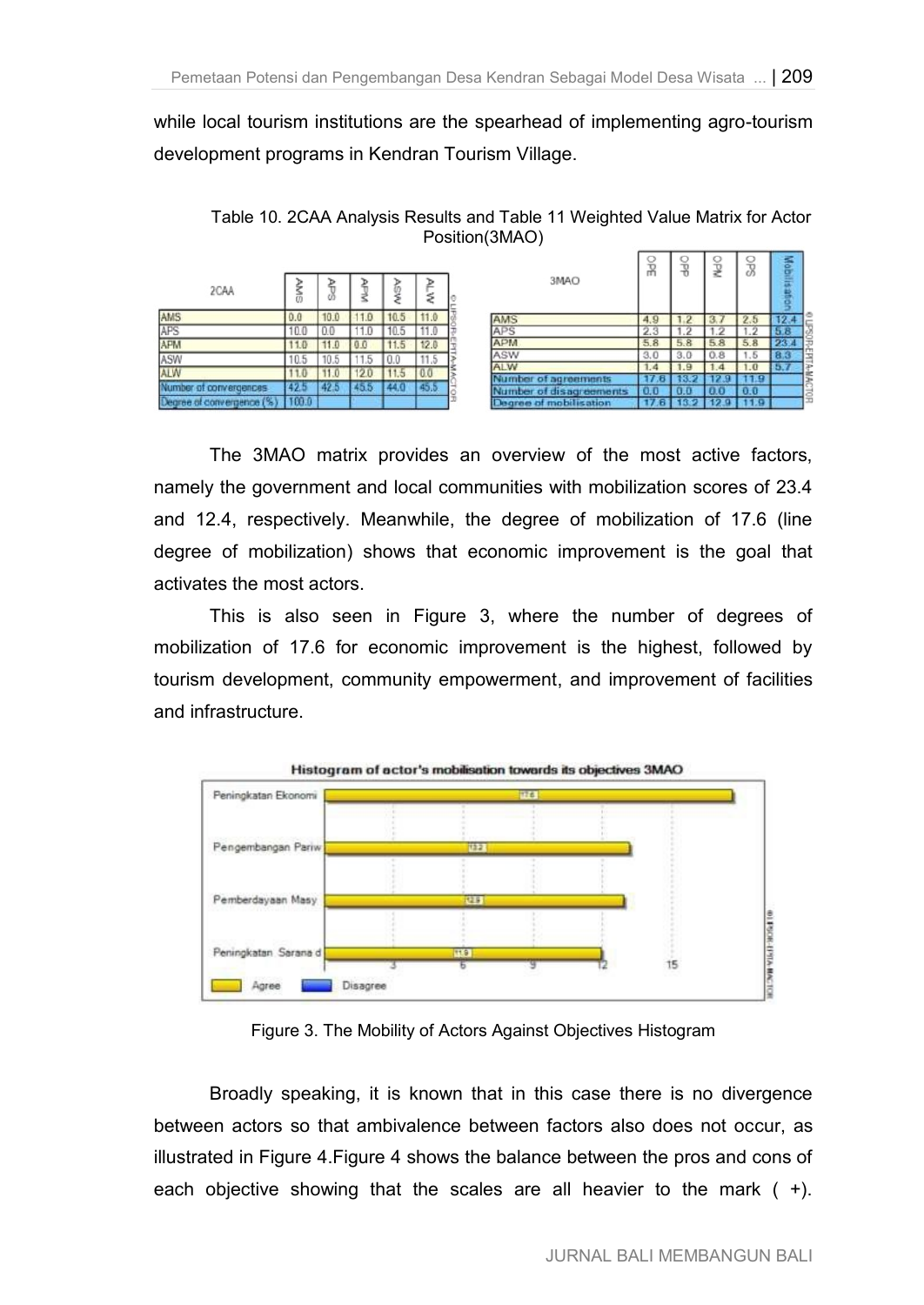MULTIPOL is a multicriteria-based policy analysis tool (Fauzi, 2019). The average score measures the overall performance of each action against the policy (or program against the policy), while the standard deviation value shows the sensitivity of each action to the policy (Stratigea et al., 2013).



Figure 4. The position of the pros and cons of each objective

| Table 12. Scenarios, Criteria, Policy, and Action for the Development of Tourism |  |                  |  |  |  |
|----------------------------------------------------------------------------------|--|------------------|--|--|--|
|                                                                                  |  | Villages in Bali |  |  |  |

| А. | <b>Scenario</b>                                                                                       | Kode         |
|----|-------------------------------------------------------------------------------------------------------|--------------|
| 1. | Desa Wisata Single Destination                                                                        | DW Single    |
| 2. | Desa Wisata Multiple Destination                                                                      | DW. Multip   |
| В. | <b>Criteria</b>                                                                                       | Kode         |
| 1. | Peningkatan ekonomi dan pendapatan                                                                    | Ekonomi      |
| 2. | Penyerapan tenaga kerja                                                                               | T. kerja     |
| 3. | Tumbuhnya usaha baru                                                                                  | Usaha        |
| 4. | Konservasi alam/lingkungan                                                                            | Alam         |
| 5. | Peningkatan infrastruktur                                                                             | Infra        |
| 6. | Pelestarian budaya                                                                                    | Budaya       |
| C. | <b>Policy</b>                                                                                         | Kode         |
| 1. | Peningkatan kapasitas masyarakat desa                                                                 | Kapasitas    |
| 2. | Penguatan kelembagaan desa wisata                                                                     | Lembaga      |
| 3. | Pengemasan atraksi/daya tarik wisata                                                                  | <b>DTW</b>   |
| 4. | Penciptaan branding                                                                                   | <b>Brand</b> |
| 5. | Perluasan dan pemeliharaan pasar                                                                      | Pasar        |
| D. | <b>Action</b>                                                                                         | <b>Kode</b>  |
| 1. | Sosialisasi desa wisata                                                                               | Sosialisasi  |
| 2. | Pelatihan ToT (Trainning of Trainer) dan CO (Community Organizer) desa wisata                         | Pelatihan    |
| 3. | Serial trainning pengelolaan desa wisata (local guide, homestay, kuliner/F&B,<br>atraksi desa wisata) | Serial T.    |
| 4. | Penyusunan dan penataan regulasi terkait                                                              | Regulasi     |
| 5. | Penataan organisasi desa wisata                                                                       | Organisasi   |
| 6. | Menyiapkan manajemen atraksi (pengemasan paket atraksi desa wisata, harga,                            | Man.Atrak    |
|    |                                                                                                       |              |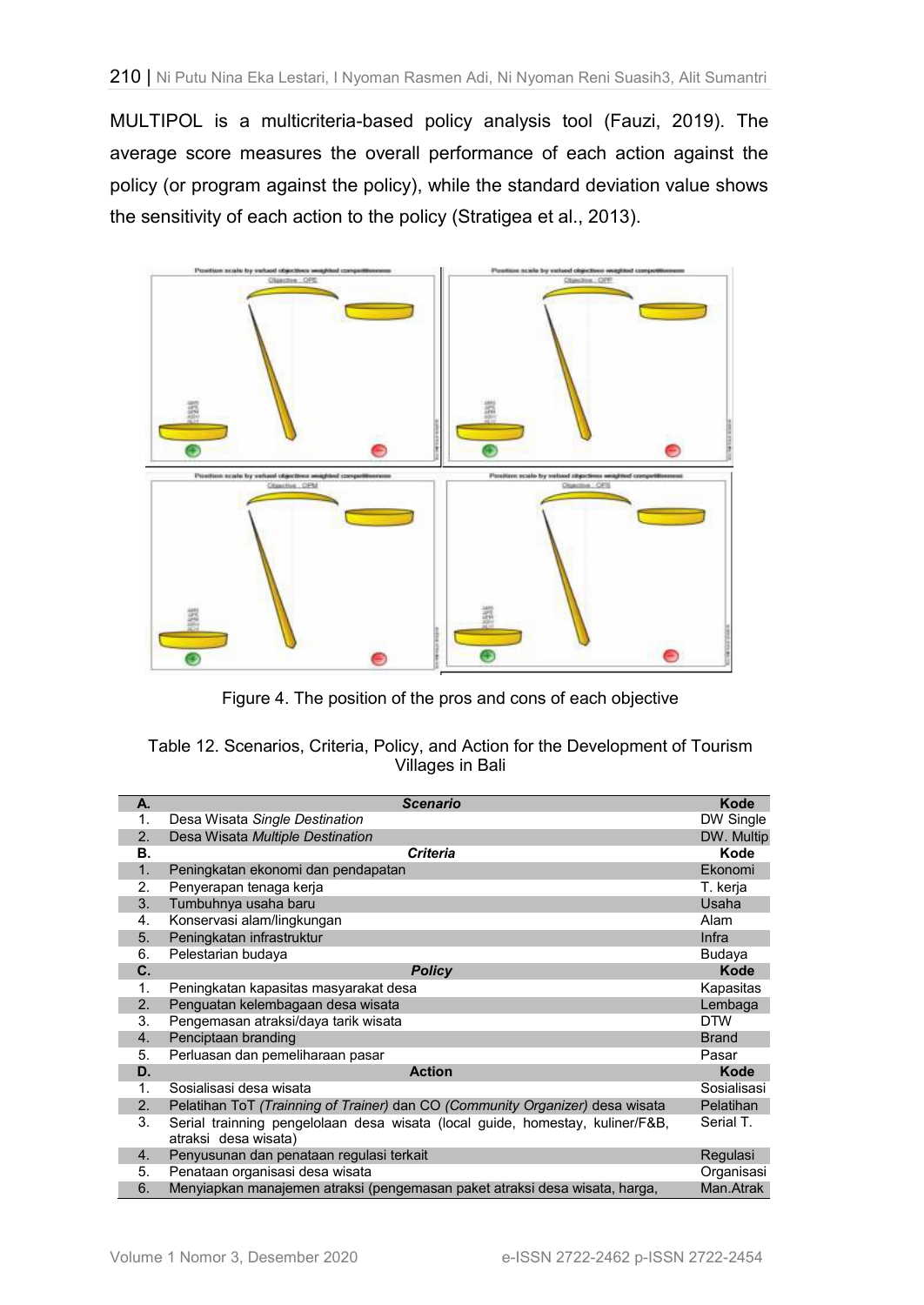| Spesialisasi keunikan produk (wisata, kerajinan, kesenian, OVOP) | Spesialisa |
|------------------------------------------------------------------|------------|
| Membentuk jaringan promosi wisata                                | Promosi    |
| Memasarkan produk wisata secara online                           | Online     |

| Actions      |           |         | Policy     | Nilai rerata | Simpangan |              |      |                |
|--------------|-----------|---------|------------|--------------|-----------|--------------|------|----------------|
|              | Kapasitas | Lembaga | <b>DTW</b> | <b>Brand</b> | Pasar     | (mean value) | Baku | Posisi         |
| Sosialisasi  | 13.2      | 13.7    | 13.8       | 13           | 13.1      | 13.3         | 0.3  | 9              |
| Pelatihan    | 12.3      | 11.9    | 12.1       | 10.7         | 11.9      | 11.8         | 0.6  | 6              |
| Serial T.    | 12.3      | 11.9    | 12.4       | 10.8         | 12.1      | 11.9         | 0.6  | 7              |
| Regulasi     | 12.8      | 12.5    | 12.8       | 11.8         | 12.7      | 12.5         | 0.4  | 8              |
| Organisasi   | 10.2      | 10      | 10.1       | 9.6          | 10.1      | 10           | 0.2  | $\overline{2}$ |
| Man.Atraksi  | 10.5      | 10.6    | 10.5       | 10.3         | 10.4      | 10.4         | 0.1  | 3              |
| Spesialisasi | 12.1      | 11.7    | 12.2       | 10.7         | 11.7      | 11.7         | 0.6  | 5              |
| Promosi      | 10.8      | 10.4    | 10.8       | 10.1         | 10.6      | 10.6         | 0.3  | 4              |
| Online       | 8.4       | 7.5     | 8.3        | 6.5          | 7.7       | 7.7          | 0.7  |                |

### Table 13. Evaluation Based on Actions and Policy

As seen in Table 13, the highest score was obtained in the tourism village socialization activities (Socialization), the preparation and arrangement of related regulations (Regulation), and the tourism village management training series (Serial T.). Furthermore, Figure 5 below presents the results of MULTIPOL in the form of a closeness map or the closeness between programs (actions) and policies (policies).



Figure 5 Linkage of Policy and Action (Closeness Map), Figure 6. Profile Map of Tourism Village Development

Based on Figure 5, it is found that policies for increasing the capacity of rural communities, creating branding, and expanding and maintaining markets are closer to the activities of compiling and structuring related regulations, structuring tourism village organizations, preparing attraction management, forming tourism promotion networks, and marketing tourism products online.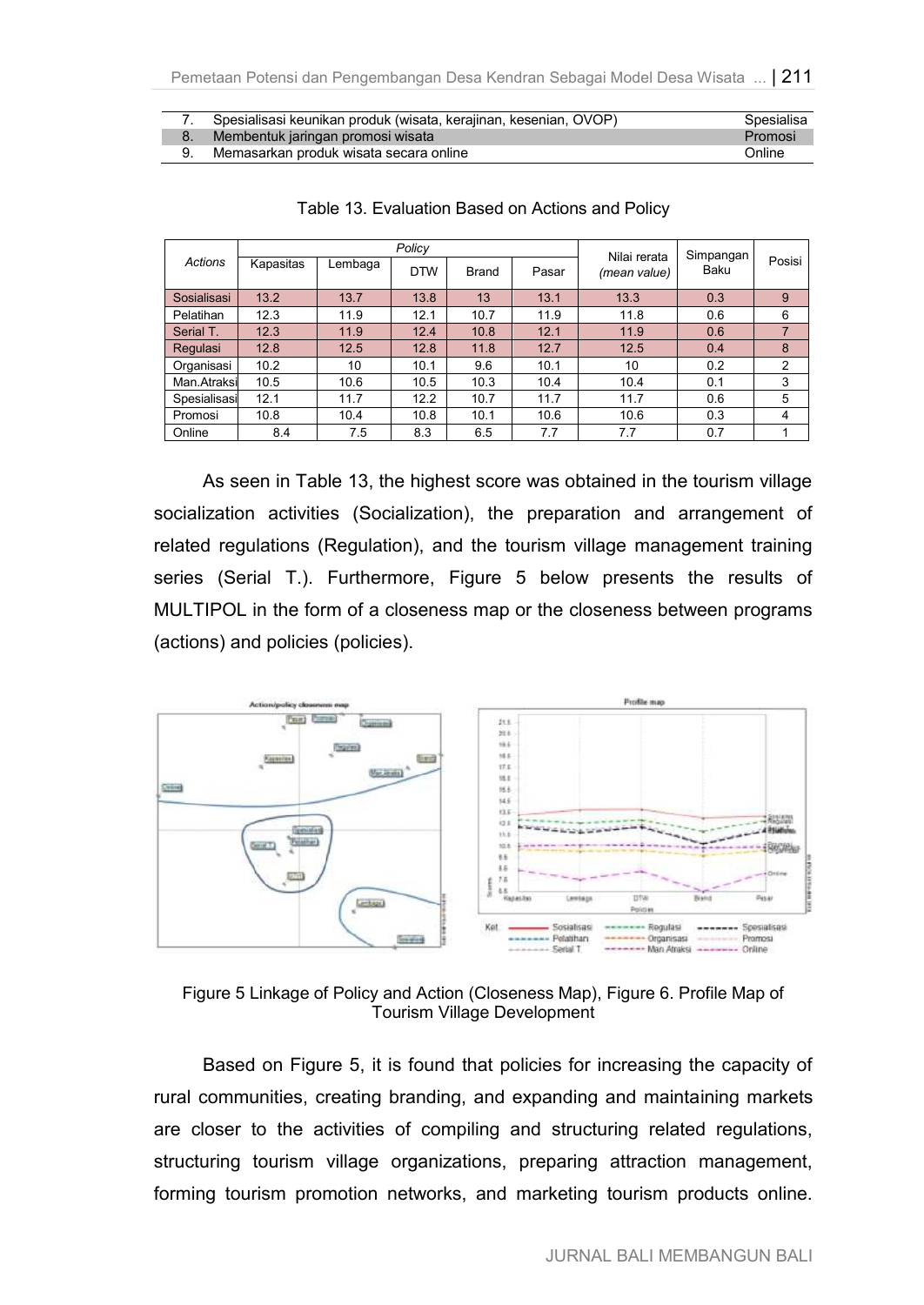For attractions packaging policies, tourism attractions that are closer are ToT and CO training programs for tourist villages, training series on tourism village management, and specialization of product uniqueness. Lastly is the policy of strengthening tourism village institutions that are close to the tourism village socialization program.

Based on Figure 6, the tourism village socialization program and the preparation and arrangement of regulations are superior in all types of policies. This is because socialization is a mandatory activity in every policy so that people are not resistant to a policy. Likewise, regulatory harmonization is very important for policy implementation, both from the central level to the village level.

| Policy                                   | Desa Wisata<br>Single<br>Destination | Scenario<br>Desa Wisata<br><b>Multiple</b><br><b>Destination</b> | <b>Nilai</b><br>Rerata | Simpang-<br>an Baku | Posisi |
|------------------------------------------|--------------------------------------|------------------------------------------------------------------|------------------------|---------------------|--------|
| Peningkatan kapasitas<br>masyarakat desa | 15.4                                 | 18.7                                                             | 17.5                   | 1.6                 | 5      |
| Penguatan kelembagaan desa               | 16.5                                 | 17.4                                                             | 17                     | 0.4                 | 2      |
| Pengemasan atraksi/daya tarik            | 16                                   | 18.1                                                             | 17.3                   |                     | 3      |
| Penciptaan branding                      | 17.4                                 | 15.5                                                             | 16.2                   | 0.9                 | 1      |
| Perluasan dan pemeliharaan               | 15.8                                 | 18.3                                                             | 17.4                   | 1.2                 | 4      |

Table 14. Scores of Policy Against Scenarios

Based on Table 14 and Figure 7, it appears that the policy to increase the creation of superior branding in the single destination tourism village scenario, while the policy to increase the capacity of rural communities has the highest value in the multiple destination tourism village scenario. When viewed from the average value of the two scenarios, the best position is obtained in the policy of increasing the capacity of the village community, then followed by the policy of expanding and maintaining the market and packaging of tourist attractions.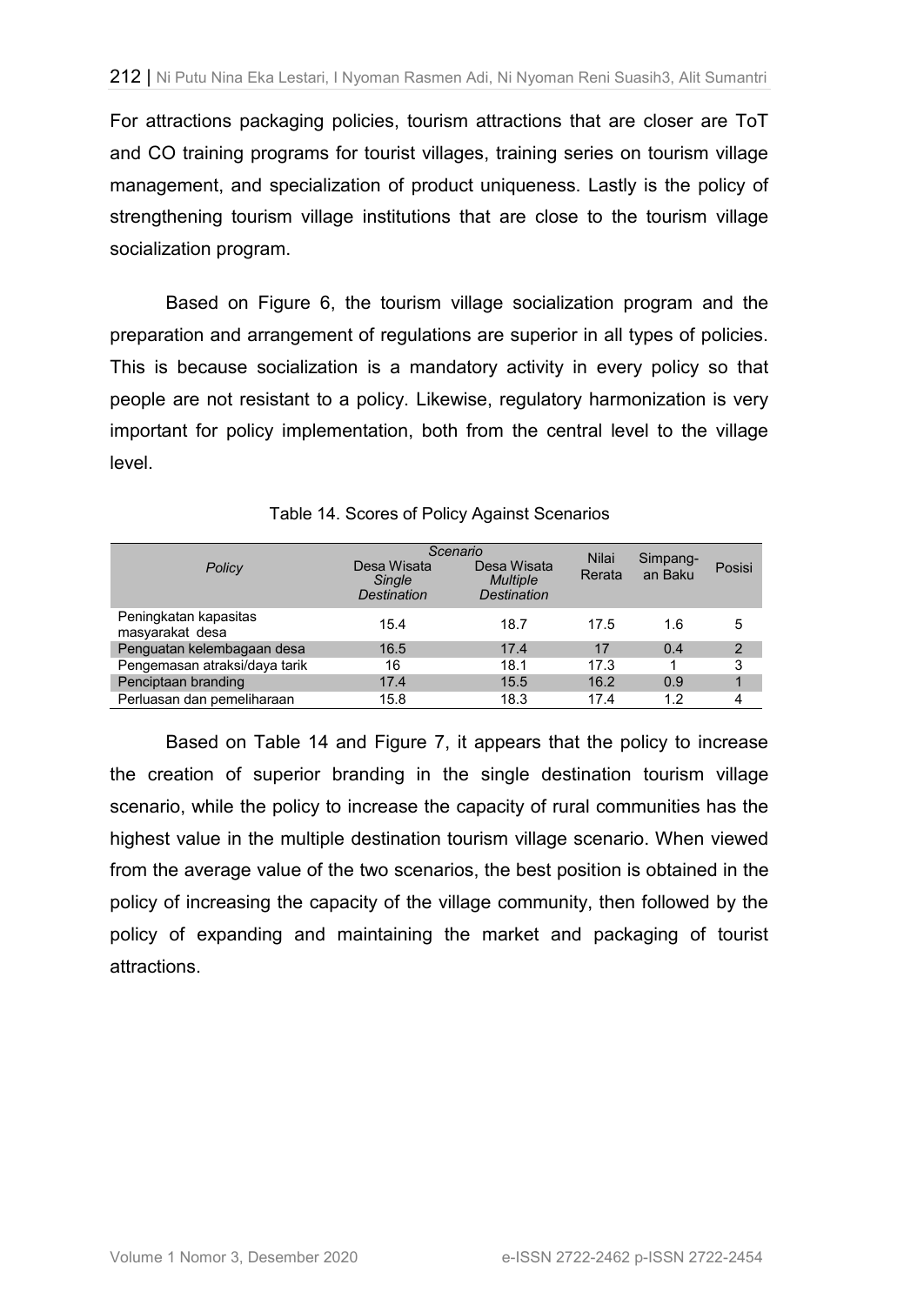

Figure 7. Profile Map for Policy Against Scenarios

If the government will implement a single destination tourism village scenario, the first policy that needs to be implemented is the creation of branding. This shows that if a tourist village is to be developed into a single destination, then the tourist village must have a strong brand and be supported by tourist attractions that meet the overall needs of tourists. Meanwhile, the development of multiple destination tourist villages by linking tourist villages in one area, so that each village supports each other. For the development of multiple destination tourism villages, the main policy that needs to be implemented is to increase the capacity of village communities.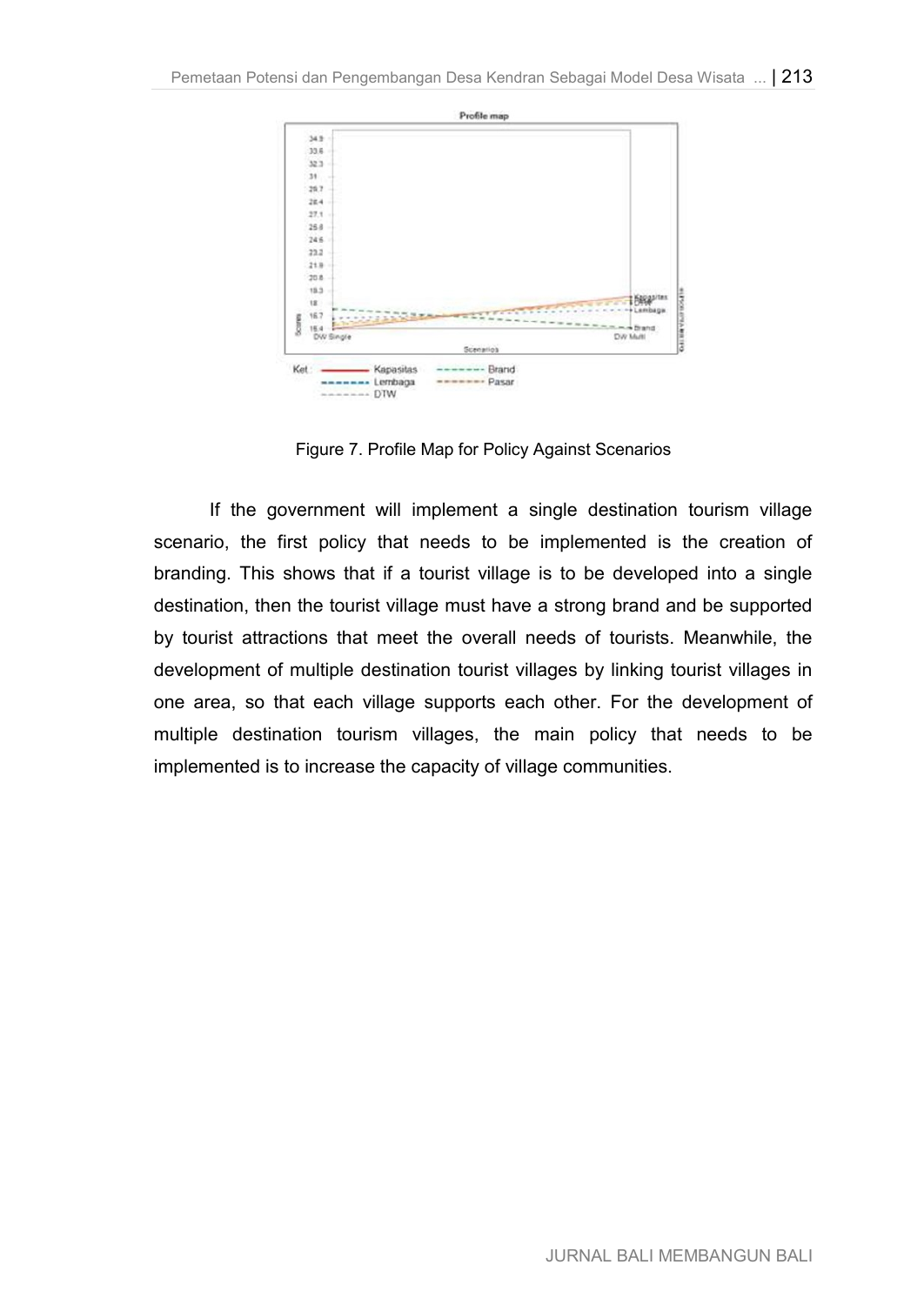

Figure 8. Potential Policy Paths and Programs

## **Tourism Village Model in Bali**

The Ministry of Tourism has indeed set a tourist village model as a single destination. Where a single destination tourism village must have a tourist unit and packaged in a tour package. So that tourists can visit and stay in the tourist village. On the other hand, every village in Bali has its own potential, and it is hoped that they can support and cooperate with each other, especially for tourist villages that are located side by side. Therefore, multiple destination tourist villages are also an alternative that can be chosen if the brand is not strong. Tourism villages have a main concept of sustainability, including for tourist villages in Bali. Therefore, there are several aspects related to the sustainability of tourism villages that need to be emphasized in the tourist village model in Bali, both for development as a single destination as well as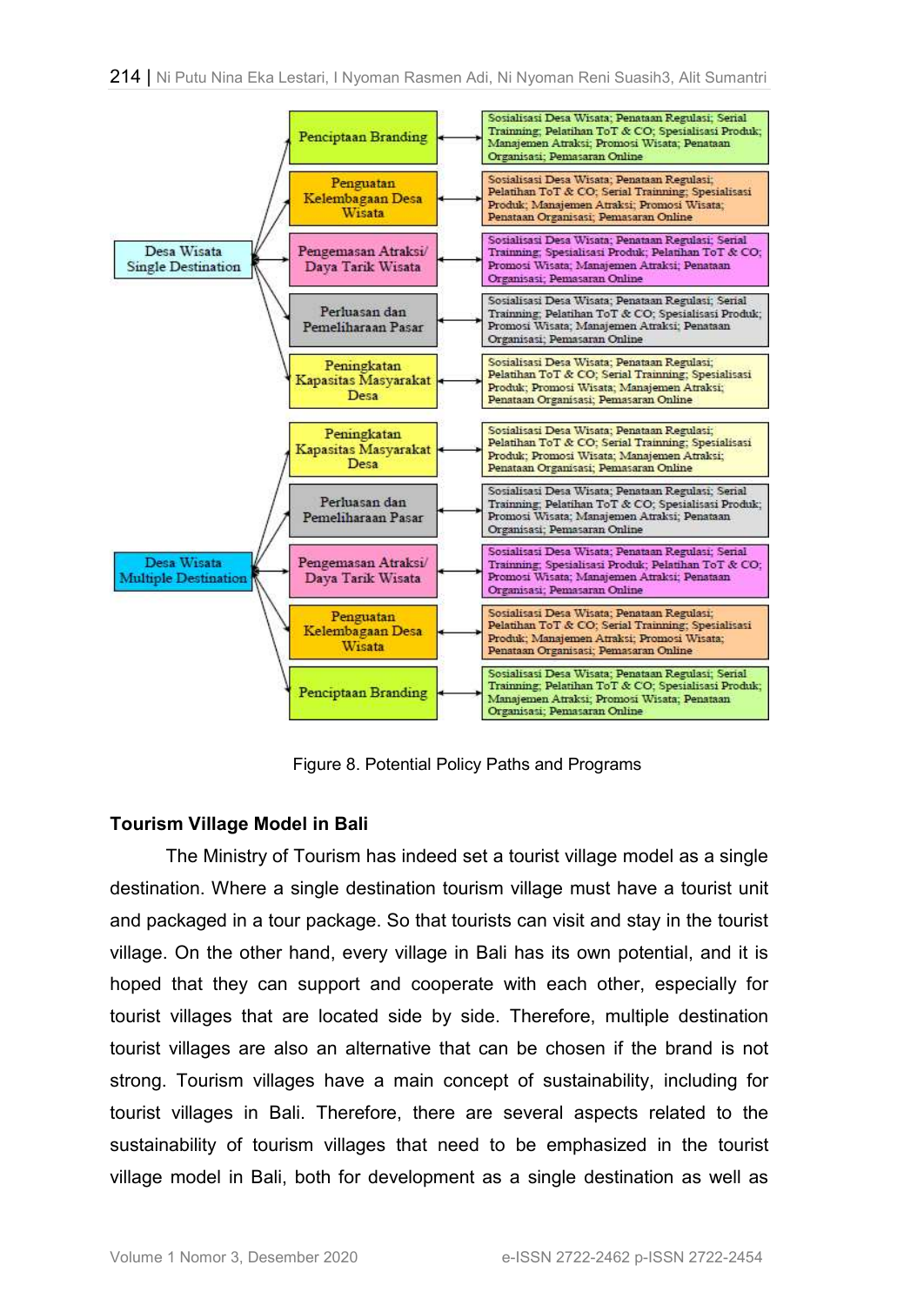multiple destinations. In accordance with the opinion of Schouten (1992), sustainable tourism development focuses on three important points, namely Quality of the experience (customers), Quality of the resources (culture and natural environment), and Quality of life (for local people). . In the concept of sustainable tourism, the focus is on cooperation between tourists and local communities, and the needs of local communities in tourism management planning. The tourism development policy in Bali Province refers to the concept of sustainable and quality tourism, through various multisector policies. These policies are designed to answer various conceptual and factual challenges that exist. Conceptually, the discourse of global tourism is experiencing a paradigmatic turn, from the perspective of mass tourism towards alternative tourism. That is, the style of mass tourism which focuses on the logic of growth (increasing the number of tourist visits) as a measure of the success of tourism, shifts its orientation to the logic of sustainability and distribution of tourism resources.

The basis and basic framework for tourism development in the Province of Bali is cultural richness and environmental sustainability (pro culture and pro environment). This policy gives more preference and facilitates investment based on agro tourism and nature tourism or the agricultural and handicraft sector that supports sustainable tourism. The Province of Bali in developing its tourism products pays attention to two things, namely the tourism market trend and remains in the corridor of developing tourism products based on local resources.

## **CONCLUSION**

Assessment of the object and attractiveness of Kendran Village includes several elements of assessment, namely aspects of tourist attraction, accessibility, socio-economic environmental conditions, accommodation and supporting infrastructure. Based on the results of the assessment of the elements of the tourist attraction of Kendran Village, the average value of the assessment of the attractiveness of the Kendran Village tourism object is categorized as quite potential. Assessment of the readiness of developing a community-based tourism village (Community Based Tourism) is divided into four aspects of the assessment, namely socio-economic aspects, socio-cultural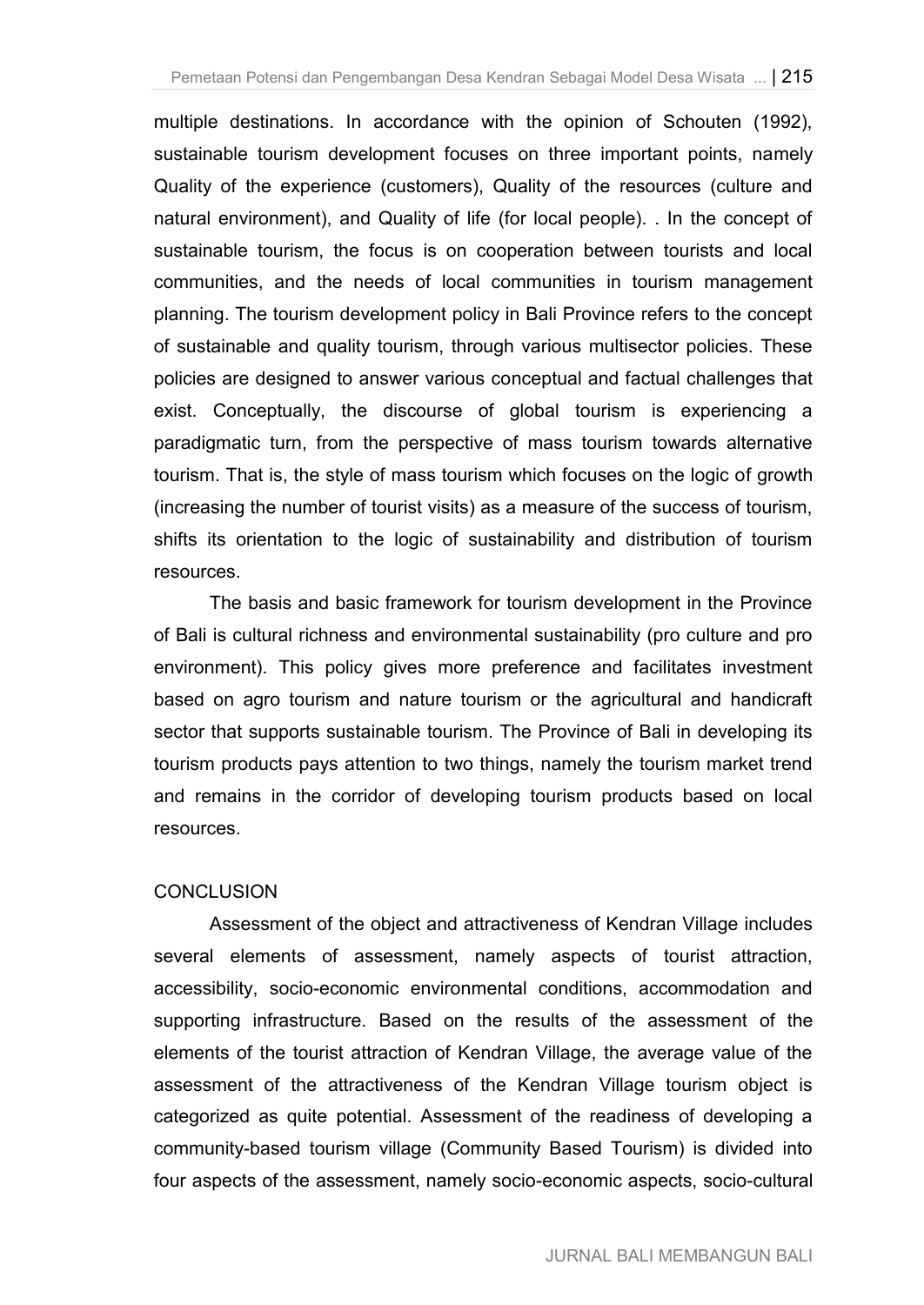aspects, environmental aspects and management aspects. Based on the results of the assessment of the readiness of the development of the Kenderan Tourism Village, the average value of the development readiness of Kendran Village is quite potential.

Internal factors in the development of Kendran Tourism Village which are the strengths possessed include the desire of the community to participate, positive perceptions of sustainable tourism, the existence of traditional arts and local culture, the attractiveness of villages with terraces, springs, waterfall tours, spiritual tourism, and castle tourism, handicraft production, openness and friendliness of the population and the existence of community economic motivation in developing the Tourism Village, community obedience to traditional leaders. While internal factors in the form of weakness are community participation tends to be the implementer, community decision making is still low, education is low, there is no promotion, knowledge of community based tourism is still low, tourism infrastructure is inadequate, all stakeholders have not been involved, the concept of village conservation is not optimal, not yet there is a place to sell souvenirs, incentives are still low and access to capital is limited.

External factors that are opportunities in the development of Kendran Tourism Village include the support of the Regional Government, positive community attitudes, village locations close to other villages, market opportunities, development of promotional media, stable economic development, adequate infrastructure, development of travel services. . Meanwhile, external obstacles that are still faced are the possibility of social disparities, lack of marketing service capability, inadequate accessibility to villages, sustainable partnerships, continuity of funding, the impact of pollution and homestay waste, the suitability of community culture, the emergence of modern hotels and villas.

Based on the identification results of the development of the Tourism Village in Kendran Village, the strength factor that is owned is still greater than the weakness. Likewise, the opportunity for external factors is greater than the threat factor. Based on the results of the analysis, it is known that Kendran Village has a strong category competitiveness, and high category attractiveness as a tourist village, so that the position of the Kenderan tourism village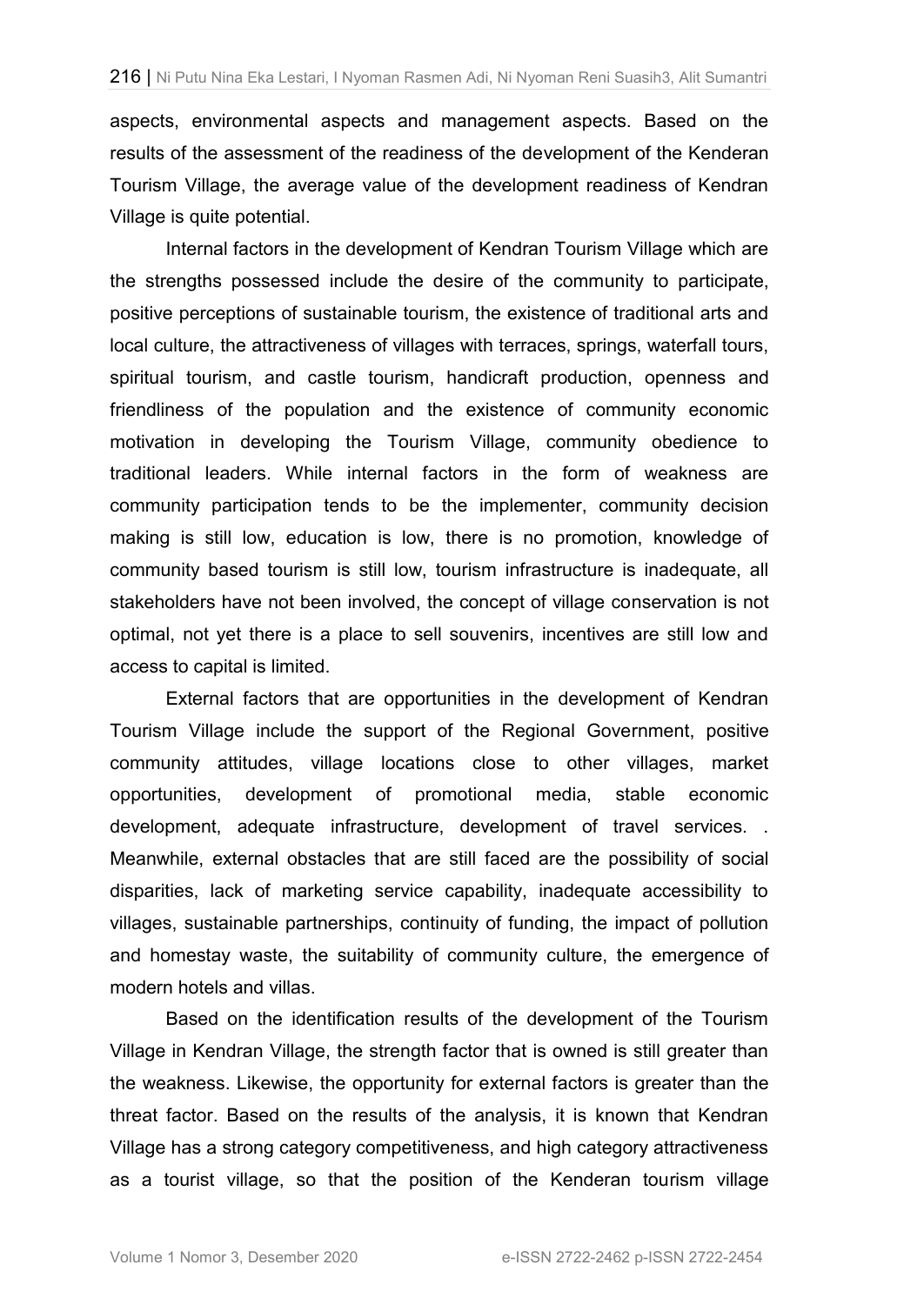development strategy is in a condition of Growth and Build. Seeing the internal and external conditions in the development of the Tourism Village in Kendran Village, a comprehensive and integrative strategy from internal and external positions is needed to strengthen the development of tourism potential.

There are various stakeholders related to the development of Kendran Tourism Village, as well as tourism villages in Bali in general, such as the local community, the government (central / province / district / city / village), tourism actors, the private sector, elements of traditional villages, and pokdarwis. The results of the analysis show that indeed all stakeholders have a positive interest in the development of a tourist village, so it is very possible for the government to initiate cooperation between various stakeholders.

The tourism village model which is a scenario in the development of a tourist village is a single destination tourism village and a multiple destination tourist village. Meanwhile, several main policies that need to be prioritized include increasing the capacity of rural communities, strengthening tourism village institutions, packaging tourist attractions / attractions, creating branding, and expanding and maintaining markets. For the development of a single destination tourism village, the main policy that needs to be developed is the creation of branding, while the policy to increase the capacity of rural communities has the highest value in the multiple destination tourism village scenario.

The tourism development policy in Bali Province refers to the concept of sustainable and quality tourism, through various multisector policies. These policies are designed to answer various conceptual and factual challenges that exist. Conceptually, the discourse of global tourism is experiencing a paradigmatic turn, from the perspective of mass tourism towards alternative tourism. That is, the style of mass tourism which focuses on the logic of growth (increasing the number of tourist visits) as a measure of the success of tourism, shifts its orientation to the logic of sustainability and distribution of tourism resources.

More technically, the following can be recommended: A tourism village policy implementation framework is needed for the provincial and district / city governments of Bali to be able to formulate and realize tourism villages as part of alternative tourism in a sustainable manner.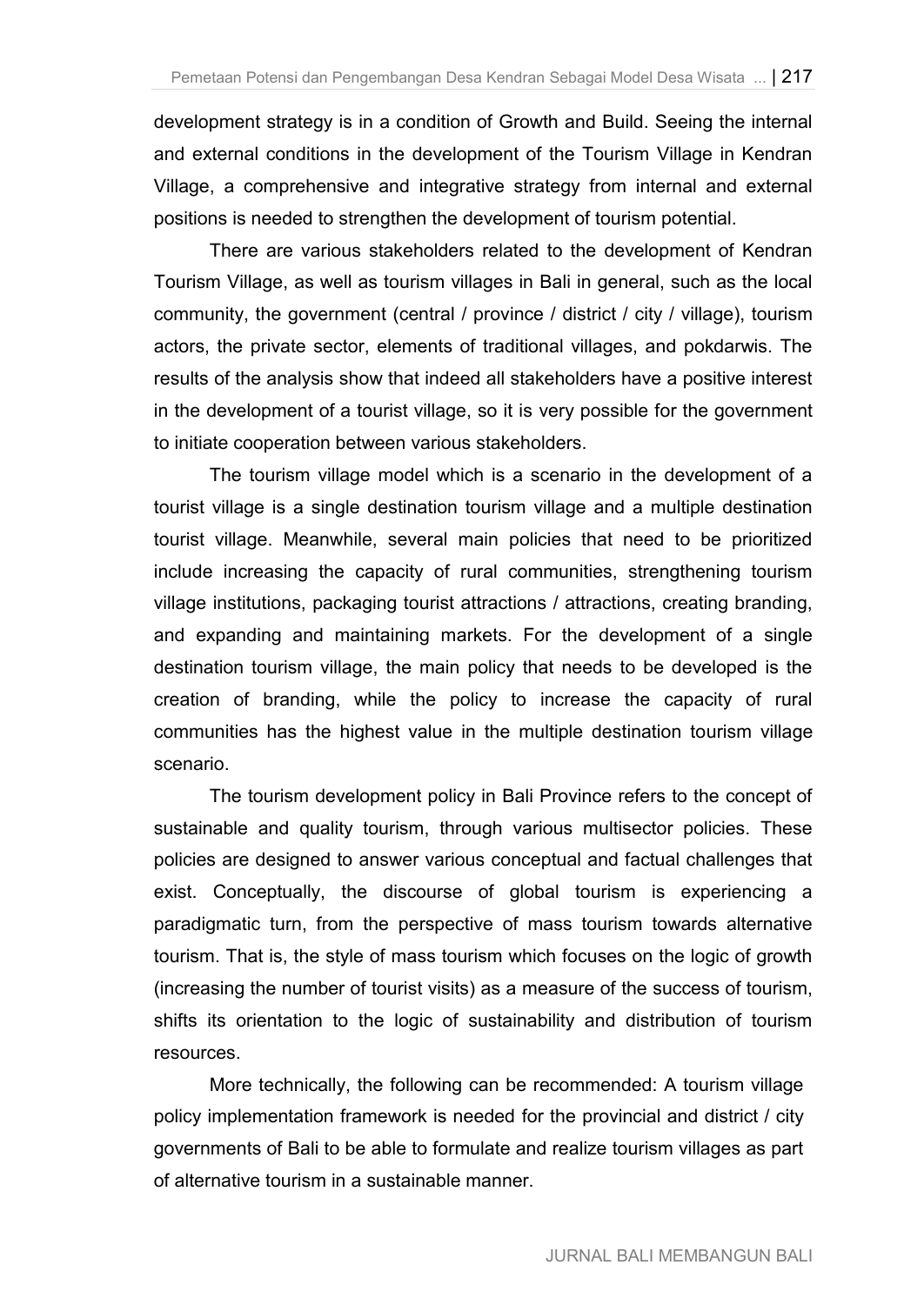Efforts to propose a Draft Regional Regulation (Ranperda) on tourism in the Province of Bali, which includes a tourism village, in order to overcome multiple interpretations of the meaning, criteria, classification and capital of tourism villages.

Socialization of Tourism Villages as alternative tourism based on community participation because the understanding in the tourism village community is precisely as mass tourism, in collaboration with university service activities.

Assistance is needed for tourist villages by the Provincial Government and District / City Governments in collaboration with NGOs and experienced universities / academics, in order to oversee the process of internalizing the mind-set of tourist villages and overcoming feelings of abandonment / abandonment that afflicts most Pokdarwis administrators by other stakeholders.

The young generation in tourist villages must be considered so that they are aware of the existence of tourist villages, so they do not leave their villages to look for work. As far as possible, tourism products from tourism villages are related or synergized according to existing potential, in order to avoid overlapping and monotony of the tourism products offered.

Strengthening the tourism village network driven by the Tourism Awareness Group (Pokdarwis) in each tourism village by intensively cooperating and promoting with the tourism industry (PHRI, ASITA), universities, and other developed tourism villages in other areas. Strengthening capital and human resources by establishing a legal tourism foundation. Increase the enthusiasm and passion of the villages for the creation of a tourism village in a bottom-up manner, by holding village tourism competitions facilitated by the Badung Regency Government, and assessed and evaluated by experienced colleges / academics and according to competence.

A study is needed in the form of research on marketing strategies with special segmentation in collaboration with stakeholders, including the idea of strengthening local tourism activities with educational tourism creations involving the participation of schools in Bali Province.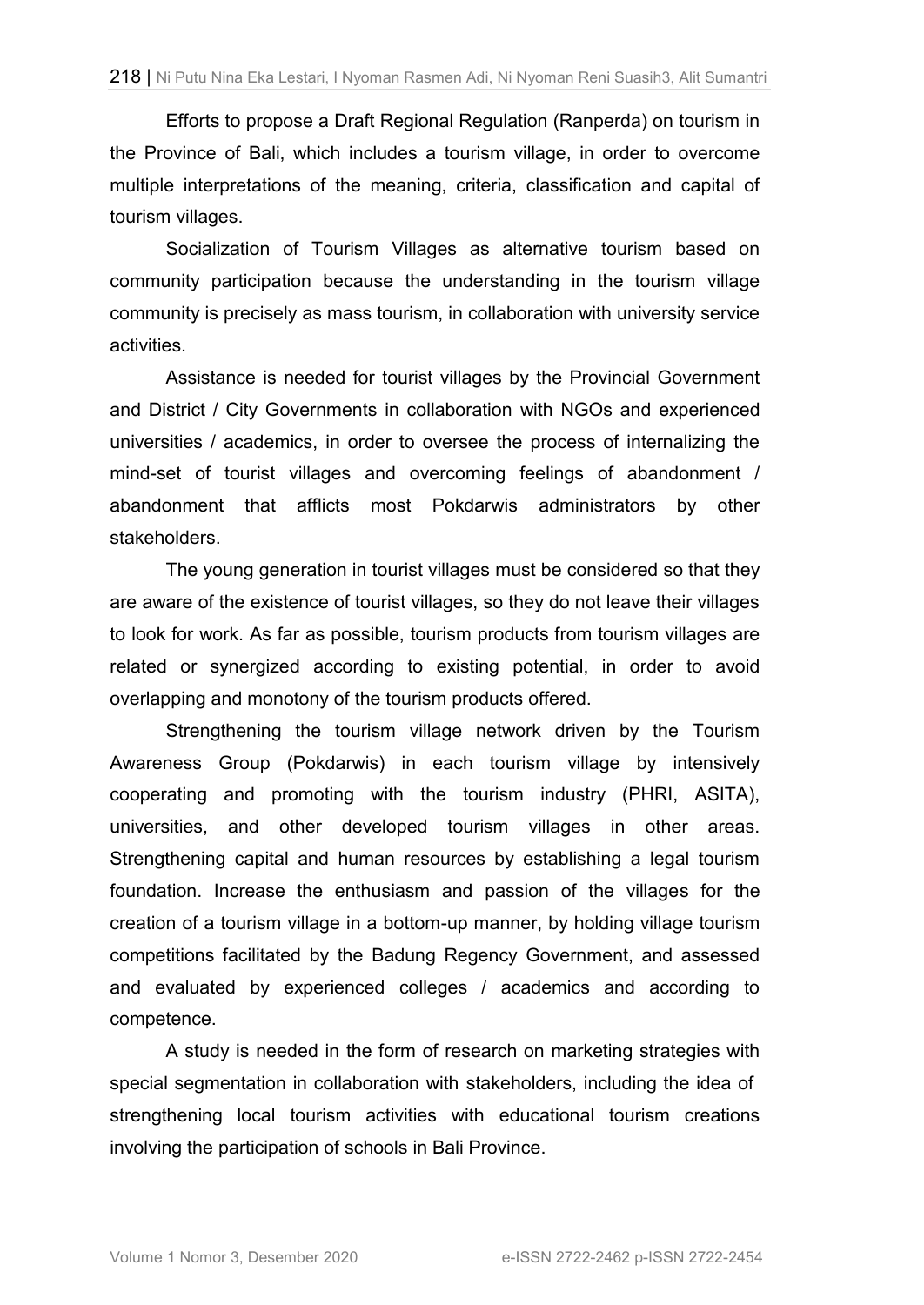It is very urgent to carry out further research regarding the policies of the Bali Provincial Government and District / City Governments related to the Development of Tourism Villages, based on the Detailed Spatial Plan (RDTR) of the Province of Bali, so that the development of tourism villages does not conflict with the RDTR.

Further research is needed on strengthening tourism village institutions in Bali Province / Regency / City, in order to overcome operational, cultural and structural obstacles.

## REFERENCES

- Choy, D.L. 1997. *Perencanaan Wisata*. Belajar dari Pengalaman di South East Queesland. Proceedings on The Planning and Workshop of Planning Sustainable Tourism. Penerbit ITB Bandung.
- Darmawan, I Putu Ikka; Ni Wayan Ardini; I Gede Mudana. 2020. Kecak Touristic Performance in Uluwatu Temple: Its Aspects of Vocal Karawitan. Jurnal Bali Membangun Bali, Volume 1, Nomor 1, April 2020. Dikutip dari:

http://ejournal.baliprov.go.id/index.php/jbmb/article/view/109

- Departemen Kebudayaan dan Pariwisata dan WWF-Indonesia. 2009. *Prinsip dan Kriteria Wisata Berbasis Masyarakat*. Direktorat Jenderal Pengembangan Destinasi Pariwisata. Januari.
- Elfianita, E. 2011. Pengembangan Pariwisata Berbasis *Community Based Tourism (CBT)* di Desa Wisata Limbasari Kecamatan Bobotsari, Kabupaten Purbalingga, *Jurnal UNY*.
- Fandeli, C. dan Mukhlison. 2000. *Pengusahaan Wisata*. Yogyakarta: UGM. http://desakendran.blogspot.com/2014/08/sda-danorbitasi.html http://www.bali.bisnis.com

http://www.parekraf.go.id

https://id.wikipedia.org/wiki/ Kendran,Tegallalang,Gianyar